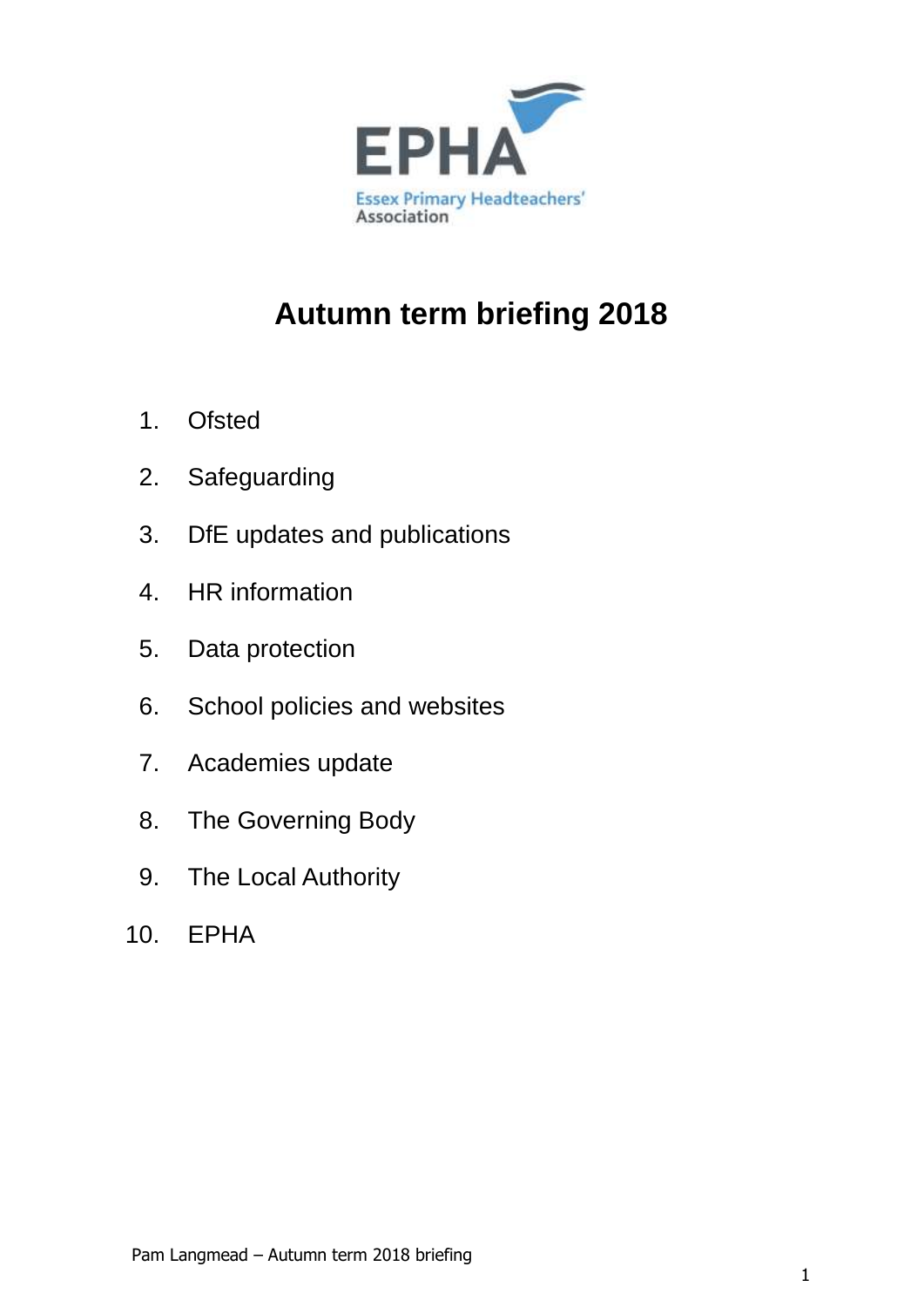### **Key information**

#### **Updated Ofsted section 8 and section 5 handbooks – current versions September 2018**

Both the Section 5 (full inspection) and Section 8 (short inspection) handbooks have been updated with minor changes. Each handbook now includes a privacy notice. There are versions of both with highlighted changes on the EPHA website.

#### Section 5 handbook – key changes

The clarification for schools section has been updated. It now states that Ofsted does not require schools to predict their attainment scores (as well as their progress scores). The handbook states:

Attainment of past pupils does not determine inspection outcomes. Published attainment data can inform inspectors' key lines of enquiry, and inspectors take published data into account in evaluating outcomes. However, in reaching a judgement about outcomes, inspectors will give most weight to progress, particularly the progress of pupils currently in the school.

There is no expectation about how primary schools should carry out assessment or record pupils' achievements in any subject, including foundation subjects. Schools will not be marked down because they are not 'tracking' science and foundation subjects in the same ways that they may be doing in English and mathematics. The overall effectiveness judgement for an inspection does not predetermine the outcome of any subsequent inspection.

The performance management section is updated, as is the safeguarding section – these paragraphs note:

- There is no expectation or statutory requirement for the routine checking of personnel files by inspectors. Inspectors may look at a small sample of personnel records. Ofsted **does not** have expectations about the format in which staff records are maintained.
- **Ofsted does not** expect schools to retrospectively apply for references for staff appointed prior to and continuously employed since the introduction of the vetting and barring requirements.
- **Ofsted does not expect schools to take any specific set of steps about site security. Schools should assess** the risks posed within their own context and take appropriate and proportionate steps to keep children safe. In particular, inspectors do not have a pre-determined view on the need for perimeter fences. They will consider each school's site security on its own merits.

#### The curriculum – changes relate to the Ebacc

Inspectors **will** discuss with school leaders their curriculum vision and ambitions for their pupils, including consideration of EBacc subjects as part of their curriculum offer.

Inspectors **will not** expect all schools to be at similar stages of EBacc implementation, nor will inspectors pay particular attention to where the school is currently. There is no benchmark or single route to the successful implementation of a curriculum with the EBacc at its core, although inspectors will evaluate how a school's curriculum plans contribute to the government's ambition.

Inspectors **will not** expect school leaders to have developed and to present separate plans about EBacc, or to provide additional information outside of their normal curriculum planning.

#### Section 8 handbook – key changes

Privacy notice included – and clarification that the timing of future inspections is calculated from the date of publication of a report (rather than the inspection date).

#### **Ofsted clarification guidance – myth-buster**

Updated in line with the changes set out above

#### **School Inspection newsletter July 2018 – Sean Harford briefing**

14<sup>th</sup> edition of the inspection newsletter. Sean Harford confirms that there will be few changes to the September 2018 handbooks, and reminds inspectors of the timetable for short inspections.

Inspectors also need to mindful of the new Keeping Children Safe in Education guidance, including the expectation that 'Where reasonably possible, schools and colleges should hold more than one emergency contact number for each pupil or student. This goes beyond the legal minimum and is good practice to give the school or college additional options to make contact with a responsible adult when a child missing education is also identified as a welfare and/or safeguarding concern.'

Focusing on groups of pupils on inspection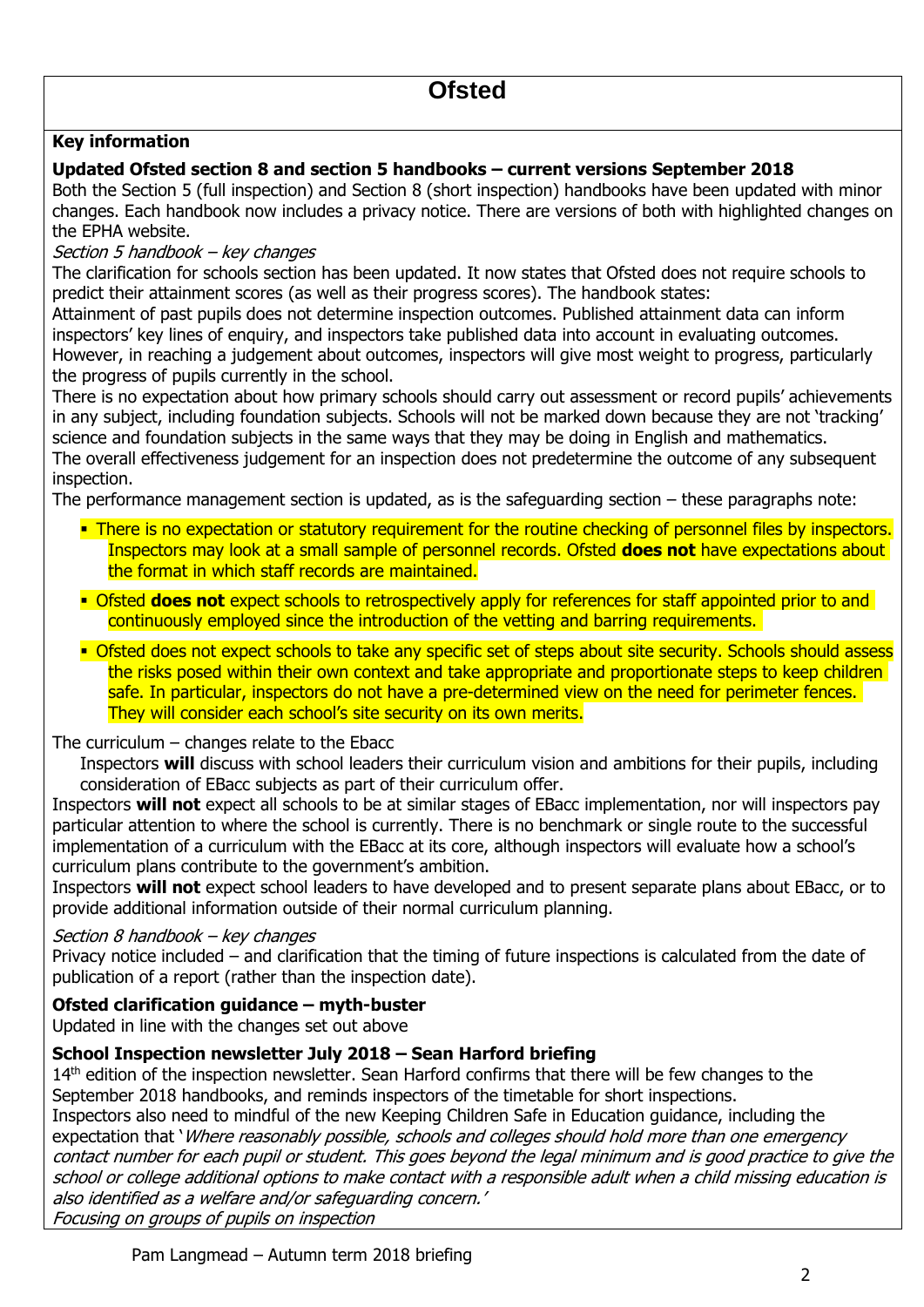As set out in our September 2017 special edition, we have reviewed our approach to looking at the performance of groups in schools this year. Inspectors are reminded that over-focusing on the performance of groups, including small groups, when the data are less than robust, can result in schools taking actions with individual groups when effort would be better spent on approaches that have an impact for all pupils. Inspectors must be cautious if making any inferences about underperformance of small numbers of pupils in schools in any group, especially when there are intersections between these groups. We know that particular sub-groups can be far too small for leaders or inspectors to state with confidence that there is underperformance.

### Clarification on 'tracking' subjects in primary schools

Inspectors are reminded that Ofsted has no expectation about how primary schools should be carrying out assessment or recording of pupils' achievements in any subjects, including foundation subjects. Use of the word 'tracking' in inspection reports is problematic as it can suggest that some form of numerical data is required, when there is no such requirement, even in English and mathematics. Schools will not be marked down because they are not 'tracking' science and foundation subjects in the same ways they may be doing so in English and mathematics. This clarification will be added to our 'Clarification for schools' section of the 'School inspection handbook', effective from September 2018.

### **New website for inspection reports**

A new website has been launched by Ofsted to publish inspection reports – the old website still works for the time being and they are welcoming feedback on the new site. <https://reports.beta.ofsted.gov.uk/>

### **Safeguarding concerns during inspection – guidance for inspectors**

Updated guidance for inspectors [https://www.gov.uk/government/publications/ofsted-safeguarding](https://www.gov.uk/government/publications/ofsted-safeguarding-policy/safeguarding-concerns-guidance-for-inspectors)[policy/safeguarding-concerns-guidance-for-inspectors](https://www.gov.uk/government/publications/ofsted-safeguarding-policy/safeguarding-concerns-guidance-for-inspectors)

### **The new framework for 2019 – Ofsted murmurings**

Ofsted is preparing for its new inspection framework. Stay on top of the latest Ofsted murmurings to figure out what the framework will mean for your school and how to plan ahead, so that any changes are routine by the time of your next inspection.

The development of the new inspection framework centres around **3 key principles**, according to a June 2018 [speech](https://www.gov.uk/government/speeches/amanda-spielman-at-the-bryanston-education-summit) by Amanda Spielman at the Bryanston Education Summit. These are:

- Making inspections about more than a grade, including focusing more on what makes a school distinctive
- Using data appropriately. This means greater emphasis on what pupils know, how you know they know it, and what you do when they don't. This feeds into curriculum inspection (covered in section 2 of this article)
- Not penalising schools for being unable to address wider issues of society, such as obesity and knife crime. The framework is therefore unlikely to be broadened in this way

### **4 new inspection judgements**

Ofsted is proposing to replace the current inspection judgements with the following:

- Quality of education (to replace the current 'outcomes for pupils' and 'teaching, learning and assessment' judgements)
- Personal development
- Behaviour and attitudes (the existing 'personal development, welfare and behaviour' judgement is split between 'behaviour and attitudes' and 'personal development')
- Schools' leadership and management

There will still be an overall effectiveness judgement and the 4-point grading scale will remain.

Amanda Spielman made the announcement in a [speech a](https://www.gov.uk/government/speeches/amanda-spielman-speech-to-the-schools-northeast-summit)t the Schools North East summit in October 2018. **"Even sharper" focus on the curriculum**

Will there be a separate inspection judgement for curriculum?

Ofsted is planning to combine the current teaching, learning and assessment rating with the pupil outcomes grade to create a [new "quality of education" measure,](https://www.gov.uk/government/speeches/amanda-spielman-speech-to-the-schools-northeast-summit) according to a speech given by Amanda Spielman in October 2018.

The new measure aims to lessen the reliance on [exam results as a measure of school quality](https://www.thetimes.co.uk/edition/news/schools-inspector-threatens-d-minus-for-exam-factories-rvp3jrnbd) by taking into account a school's broader curriculum offering, according to an anonymous source in The Sunday Times in August 2018.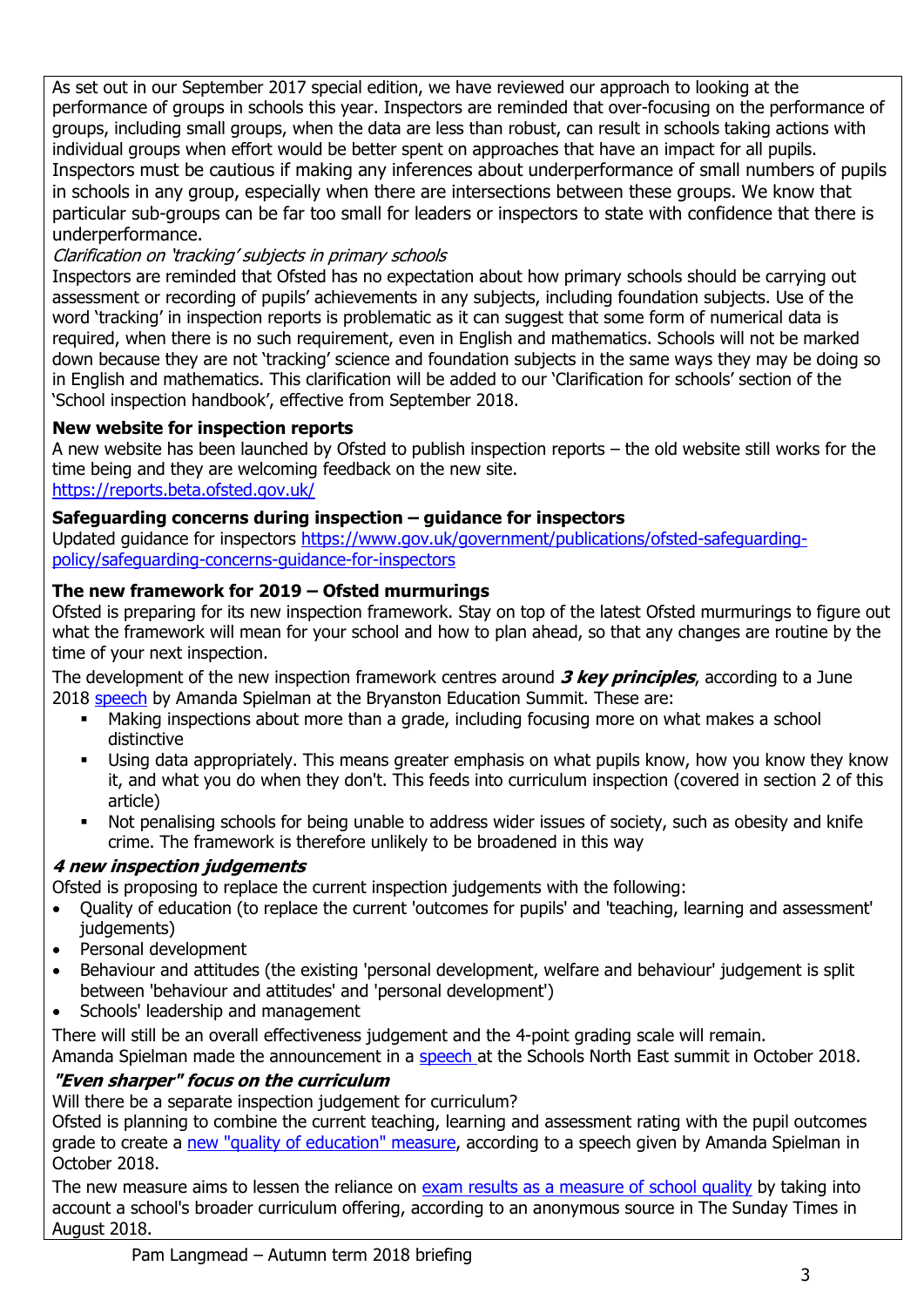Inspectors do currently consider curriculum when assessing a school's effectiveness, but it does not have a standalone judgement.

Ofsted has been carrying out [research o](https://www.gov.uk/government/speeches/hmcis-commentary-october-2017)n how schools implement the curriculum since spring 2017. In April 2018, its national director of education, Sean Harford, wrote about [developing "an even sharper focus on the](https://educationinspection.blog.gov.uk/2018/04/24/ofsteds-spring-conferences/)  [curriculum"](https://educationinspection.blog.gov.uk/2018/04/24/ofsteds-spring-conferences/) for the 2019 inspection framework. So what is this likely to mean?

### **A new definition**

The first stage of the research found that there is no "common language" for curriculum. To help address this, Ofsted inspectors are testing out a new working definition of 'curriculum':

A framework for setting out the aims of a programme of education, including the knowledge and understanding to be gained at each stage **(intent)** …

… translating that framework over time into a structure and narrative, within an institutional context **(implementation)** …

… evaluating what knowledge and understanding pupils have gained against expectations **(impact**).

In practice, this means being clear on your answers to 3 key questions:

- What are you trying to achieve through your curriculum? (Intent)
- How is your curriculum being delivered? (Implementation)
- What difference is your curriculum making? (Impact)

### **Breadth and balance**

In her commentary on the findings in autumn 2017, chief inspector Amanda Spielman identified 3 important issues, which she linked to the reduced understanding of the idea of curriculum:

- A narrowing of the curriculum at primary level, caused by too much of a focus on preparing for Key Stage (KS) 2 tests
- A misunderstanding of the purpose of KS3 and the new GCSE assessment criteria
- The intended curriculum for lower-attaining pupils being associated only with qualifications that count in league tables
- More recently, Ofsted representatives speaking at events have stressed that what have traditionally been thought of as ['extra-curricular activities' are part of the curriculum,](https://www.ssatuk.co.uk/blog/ofsted-curriculum-2019/) and made it clear that Ofsted will reward schools [for being "bold and courageous"](http://www.sec-ed.co.uk/news/be-bold-and-courageous-with-your-curriculum-ofsted-urges/) in their curriculum offering. The latter echoes the inspectorate's [5-year strategy](https://www.gov.uk/government/publications/ofsted-strategy-2017-to-2022) (2017-22), which commits to tackling practice that discourages innovation.
- What does all this mean for inspections?
- From September 2019, inspectors are likely to be watching out for:
- Primary schools that prioritise phonics and the transition into early reading, and which encourage older children to read widely and deeply
- Too much of a focus on English and maths at KS2, to the detriment of the wider curriculum
- The length of your KS3 curriculum (take a look at some [pros and cons of a condensed KS3\)](https://schoolleaders.thekeysupport.com/curriculum-and-learning/secondary-and-further/condensed-key-stage-3-curriculum/?marker=content-body); if you've shortened any non-core subjects, make sure you have sound justification for doing so
- The range of subjects you make available, particularly for disadvantaged groups and pupils with low attainment
- Secondary schools that encourage the take up of core EBacc subjects at GCSE, such as the humanities and languages, alongside the arts and creative subjects
- Pushing pupils into less rigorous qualifications to boost league table positions
- Too much time spent on test preparation at the expense of teaching
- In-depth knowledge of your curriculum 'whys' and 'hows' (avoid using woolly terms such as 'enrichment' and 'skills')
- Whether your stated 'intent' is translating into practice

### **Important points to note**

- There is no Ofsted-prescribed or "preferred" curriculum
- Curriculum is not the same thing as timetable or what qualifications you offer
- Curriculum encompasses, but is much more than, 'what will be on a test'

Need help with developing your curriculum?

[Curriculum intent: example statements](https://schoolleaders.thekeysupport.com/curriculum-and-learning/curriculum-guidance-all-phases/structuring-curriculum/curriculum-intent-examples/?marker=content-body) [Reviewing and auditing the school curriculum](https://schoolleaders.thekeysupport.com/curriculum-and-learning/curriculum-guidance-all-phases/subject-monitoring/reviewing-and-auditing-the-school-curriculum/?marker=content-body)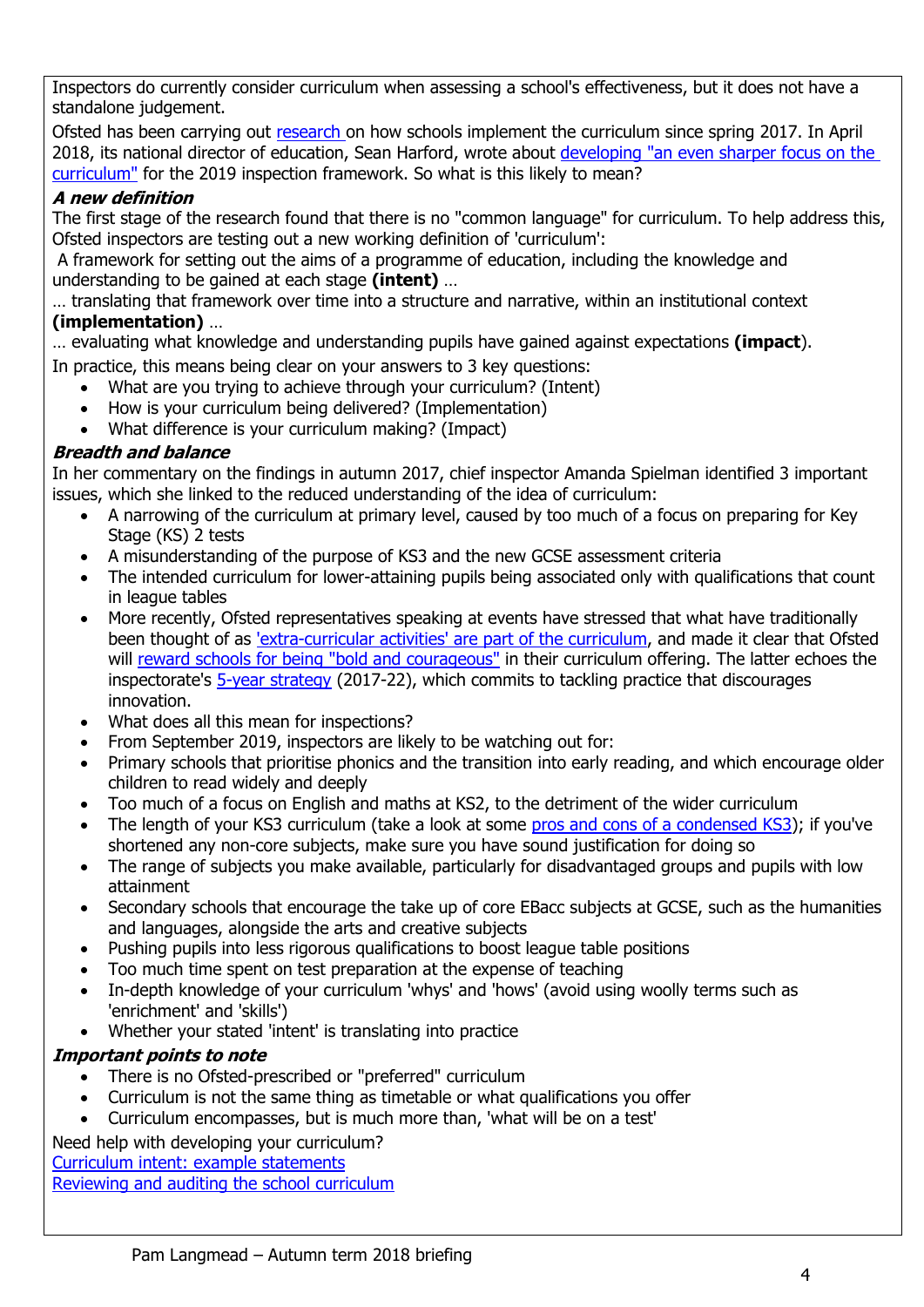### What can you do?

Keep those 3 key questions about intent, implementation and impact in mind as you're planning and implementing your curriculum

- If your next inspection is due, be prepared to discuss your curriculum using these 3 focal points to structure your thinking. This won't affect the judgement of your school at this point, but will be useful both for you and for the inspectors who are helping to shape the 2019 inspection framework
- Dedicate substantial timetable slots beyond the 'core' subjects, wherever possible
- Consider how your curriculum caters for disadvantaged groups. Ensure these pupils are not 'shut out' of pursuing subjects they wish to study because of too sharp a focus on exam results
- Show you are making curriculum development and design a priority. Survey your staff on how confident they feel in these skills
- Offer a range of "extra-curricular" activities

For primary schools: evaluate the regularity of SATs preparation, such as mock tests and booster classes. Consider introducing additional reading sessions and encouraging reading for pleasure for a counter-balance "Clearer" focus on behaviour and pupil attitudes

The new framework will feature a judgement that focuses specifically on the behaviour and attitudes of pupils. Ofsted "expects heads" to have "strong policies that support staff in tackling poor behaviour", according to a June 2018 [speech](https://www.gov.uk/government/speeches/amanda-spielmans-speech-at-the-wellington-festival-of-education) given by Amanda Spielman at the Festival of Education. They are leaning on Tom Bennett's [independent review of behaviour in schools](https://www.gov.uk/government/publications/behaviour-in-schools) when developing the new framework.

The review recommends that Ofsted:

Conduct a national survey among both staff and pupils to capture data on behaviour in schools

Interview non-teaching staff, such as trainees, supply staff, NQTs, administrative staff and catering staff, about school culture and practice

Interview school leaders so they can account for the results of the surveys and interviews within their school Ofsted have not confirmed whether these suggestions will definitely form part of the new framework, but Spielman has said they "fully support" a national behaviour survey and there is "scope" for increased dialogue with more staff.

### **Changes to inspection procedure and reporting**

In line with Ofsted's 5-year strategy, it is likely that there will be some changes to the format of inspections, intended to improve their validity and reliability. Ofsted has released nothing concrete on this yet, but speculation currently revolves around the possibilities described below.

We'll update you if and when we hear any more on these, or other possible changes.

### **The 'Outstanding' grade is here to stay**

The current 4-point grading system will remain in place, despite widespread rumours that Ofsted would move to a pass/fail system or get rid of grades altogether.

Amanda Spielman announced this in her speech at the Festival of Education in June. Ofsted will keep the grading system under "regular review", but headteachers, teachers and parents widely prefer the 4-point grading system.

### **More frequent inspections for Outstanding schools**

It is possible that 'outstanding' schools will no longer be exempt from routine inspections, following a [report](https://www.nao.org.uk/report/ofsteds-inspection-of-schools/)  [from the National Audit Office](https://www.nao.org.uk/report/ofsteds-inspection-of-schools/) which identified many schools that hadn't been inspected in more than 10 years. Ofsted is actively lobbying the DfE to change the current system and include 'outstanding' schools in the normal cycle, according to reports from the [BBC,](http://www.bbc.co.uk/news/education-44227869?ns_campaign=bbcnews&ns_mchannel=social&ocid=socialflow_twitter&ns_source=twitter) [The Guardian](https://www.theguardian.com/education/2018/may/24/ofsted-not-inspected-hundreds-schools-decade-report) and [TES.](https://www.tes.com/news/ofsted-let-us-routinely-inspect-outstanding-schools)

### **Changes to lesson observations**

Ofsted have released a [report a](https://assets.publishing.service.gov.uk/government/uploads/system/uploads/attachment_data/file/708815/Six_models_of_lesson_observation.pdf)bout their November 2017 seminar on international lesson observations. The report emphasises that further reflection is needed before making any changes to the current lesson inspection model. However, there are some findings that could be telling about the future of lesson observations in the UK. For instance:

All international models have a systematic design, with a range of key criteria to measure performance. Criteria includes classroom management, clarity of instruction, and student behaviour and attitudes

Ofsted acknowledges that 'pupils' learning' cannot be measured through a single lesson observation alone All models are high inference and require qualitative, subjective scoring in some way

All observers therefore require high standards of training, carried out on a regular basis, to calibrate their judgements

If any aspect of international lesson observation practice does make its way into Ofsted's inspection

Pam Langmead – Autumn term 2018 briefing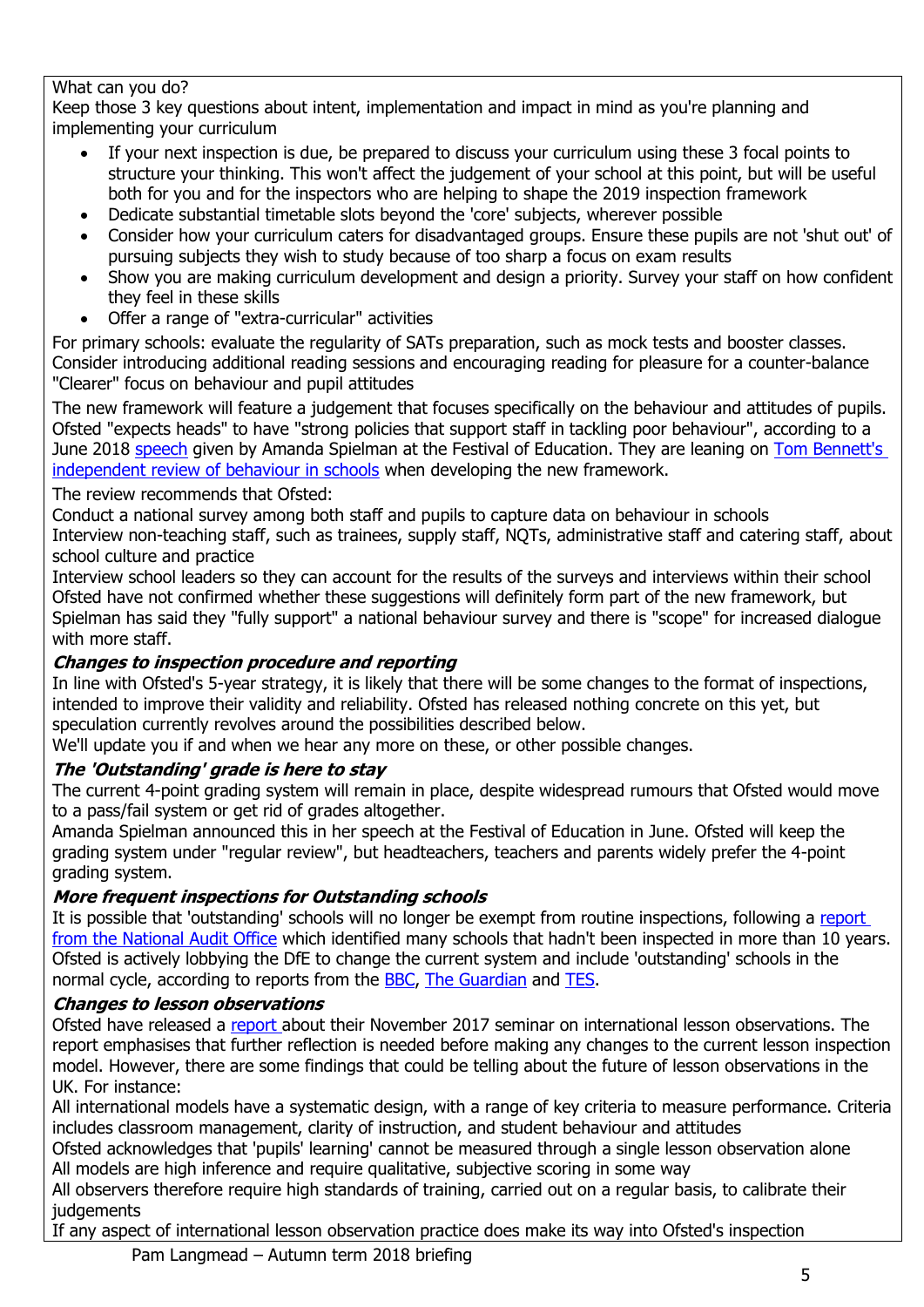framework, we will update this article right away.

### **Be confident in your safeguarding arrangements**

Separate safeguarding measure

There are some rumours circulating that Ofsted will introduce separate safeguarding inspections, independent from normal inspections. Luke Tryl, speaking to [TES,](https://www.tes.com/news/ofsted-rethink-lesson-observations-and-eight-other-plans-revealed-today) said Ofsted would be "foolish not to look at" the suggestion, following a [June 2017 statement from ASCL](https://www.ascl.org.uk/policy/position-statements/accountability-data-and-ofsted.html) that compliance should be separate from a quality of education judgement.

This is still speculation and finer details, such as the frequency or procedure of such an inspection, are yet to be discussed.

### **No-notice inspections: unlikely**

Speaking to Tes, Amanda Spielman said that she was [open to piloting](https://www.tes.com/news/exclusive-ofsted-looking-no-notice-school-inspections-again) no-notice inspections. She is the 3rd chief inspector to talk about doing so but, so far, the practice has not been rolled out.

### **A new framework for MATs**

The Ofsted 5-year strategy indicates an intention to "better scrutinise education, training and care structures, including at the multi-academy trust (MAT) level".

Amanda Spielman is particularly committed to expanding Ofsted inspections into MATs. She wants to improve how Ofsted report on the impact of MATs and better understand the way they are organised and operate. Read her full speech, delivered at the Education Policy Institute Conference, [here.](https://www.gov.uk/government/speeches/amanda-spielman-at-the-education-policy-institute-conference) The current situation is as follows:

The decision on whether Ofsted will carry out full inspections of MATs, and what this will look like, rests with the Department for Education (DfE)

There is significant resistance to the idea of Ofsted inspections of MATs, particularly around the issues of whether Ofsted has the necessary experience and/or expertise of how a MAT functions, whether its role overlaps with the role of regional school commissioners, and whether there is enough funding

### **What might a MAT framework look like?**

A group of MAT chief executives and trustees met in January 2018 for a [Forum Education policy roundtable](http://www.forumeducation.org/policy-roundtable-paper-2-the-role-of-ofsted-in-the-inspection-of-multi-academy-trusts/)  [discussion](http://www.forumeducation.org/policy-roundtable-paper-2-the-role-of-ofsted-in-the-inspection-of-multi-academy-trusts/) on what a MAT inspection framework should cover. The group's recommendations included:

- Financial accountability
- Sustainability and succession planning
- The central trust's relationship with individual schools' pupils and parents
- The collaborative activity of a MAT within its own schools

It's likely that any Ofsted framework for MATs will also focus on criteria such as this.

### **Relevant Documents and Guidance**

- School Inspection Handbook –section 5 including evaluation descriptors *September 2018*
- School Inspection handbook section 8 *September 2018*
- School Inspection Newsletter July 2018
- The Common Inspection Framework education, skills and early years *August 2015*
- Ofsted myth-buster clarification for schools *September 2018*
- Ofsted inspection website
- Inspecting safeguarding in early years, education and skills settings *August 2016*

All guidance can be found on GOV.UK [https://www.gov.uk/government/collections/ofsted-inspections](https://www.gov.uk/government/collections/ofsted-inspections-of-maintained-schools)[of-maintained-schools](https://www.gov.uk/government/collections/ofsted-inspections-of-maintained-schools)

Information at<https://www.gov.uk/guidance/being-inspected-as-a-maintained-school-or-academy> Or on the EPHA website [www.essexprimaryheads.co.uk](http://www.essexprimaryheads.co.uk/)

- Download the new School Inspection Handbooks (versions with changes highlighted on the EPHA website)
- Check out the new Ofsted inspection report website <https://reports.beta.ofsted.gov.uk/>
- Check that the school and Governing Body is fully, legally compliant and is meeting statutory responsibilities.
- Check that your website is up to date and fully compliant –see checklists on the EPHA website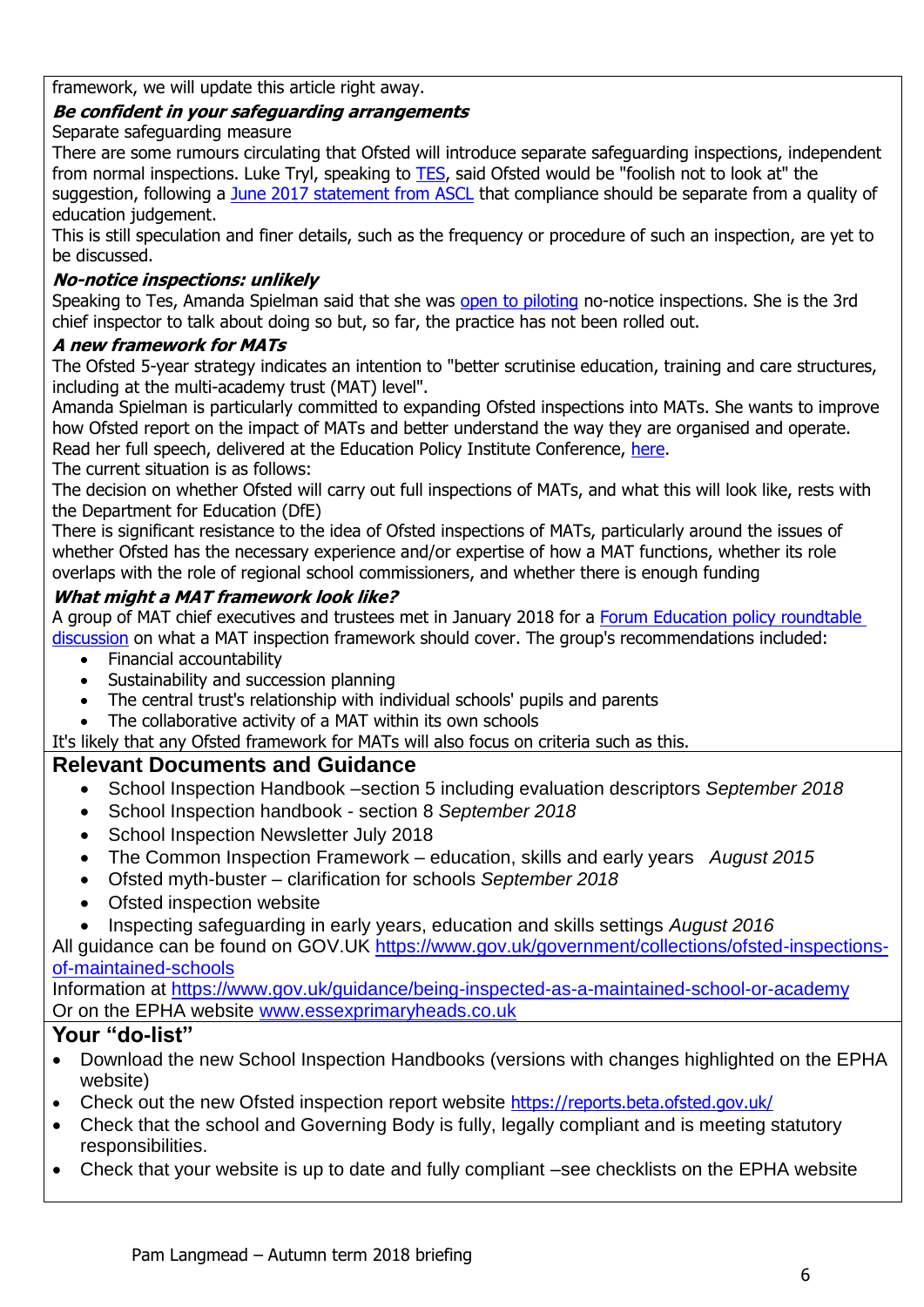# **Safeguarding**

### **Keeping Children Safe in Education – September 2018**

The revised version of Keeping Children Safe in Education is now in force. New guidance on information sharing, multi-agency working and data protection has been added since the draft version was published in May.

The guidance emphasises that the Data Protection Act (DPA) 2018 and GDPR **do not** prevent, or limit, the sharing of information for the purposes of keeping children safe.

In this guidance, there's very much emphasis on thinking about children with SEN and disabilities, those who were care leavers, and those children who were previously looked after, in the main those children are adopted children. This links into the guidance for designated teachers for looked after children and previously looked after children. The new guidance is also very clear about peer-on-peer abuse, and indeed on sexual violence and sexual harassment.

Keeping Children Safe in Education 2018 provides clarity that schools should have their own individual safeguarding policy. This policy should meet the needs of their children in their community, with the particular kinds of issues that may be most important for them. Multi-Academy Trusts may have an overarching policy, but each school must be able to include procedures and information that is particularly relevant to them.

Annex A provides new information on

- Children and the court system
- Children with family members in prison
- County lines
- Domestic abuse
- Homelessness
- Peer-on-peer abuse
- Sexual violence and sexual harassment

It also provides additional context for honour based violence (HBV) and the preventing radicalisation guidance now focuses on what staff should be doing and considering.

### What should you do now?

*Familiarise yourself with the updated guidance*

There are several changes and clarifications which have been made to **[Keeping Children Safe in](https://www.gov.uk/government/publications/keeping-children-safe-in-education--2)  [Education](https://www.gov.uk/government/publications/keeping-children-safe-in-education--2)**. There's also a new section on how you should respond to reports of child-on-child sexual violence and sexual harassment (part 5).

Make sure you familiarise yourself with the updated guidance, particularly part 1 (which all staff are required to read) and the new part 5.

*Ensure your staff are familiar with the part 1 updates and the new part 5, as well as Annex A* As safeguarding training should be regularly updated, it would be good practice to provide training for your staff that's in line with the latest version of the guidance. You should ensure that any safeguarding training you provide is also in line with advice from your Local Safeguarding Children Board (LSCB).

*Make sure your induction processes cover the updated part 1 requirements*

As part of the systems within the school which support safeguarding, you must also ensure your induction for staff members covers:

Your school's pupil behaviour policy and safeguarding response to children missing education The identity of the DSL and any deputies (as well as their role)

*Ensure your board level leadership lead sits at governing board or proprietor level*

Part 2 of the guidance has been updated to clarify this requirement, so check you've got the right person in this role.

*Ensure that you hold more than one emergency contact number for your pupils where reasonably possible*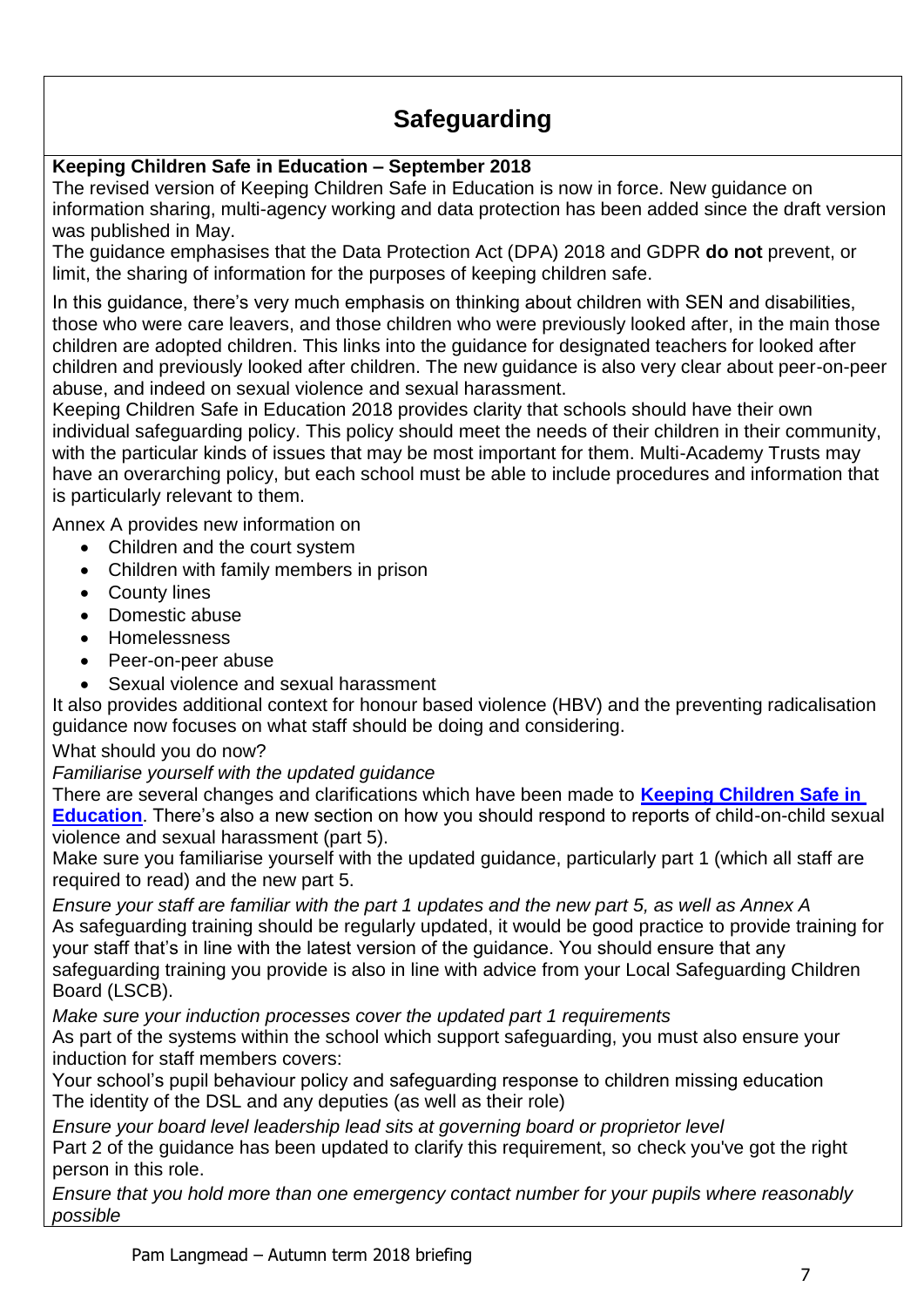This has been added to part 2 of the guidance.

*Ensure your recruitment processes include section 128 checks for governors*

The updated guidance includes the Department for Education's recommendation that maintained schools contact the Teaching Regulation Agency (TRA) Teacher Services to check if a person they propose to recruit as a governor is barred due to being subject to a section 128 direction. Section 128 checks were already a requirement for academy trustees.

*Ensure your staff feel confident about safeguarding previously looked after children*  Previously looked after children are now covered in part 2, to highlight that they remain vulnerable and that agencies should work together and take prompt action when necessary to safeguard them. Speak to your designated teacher for looked after and previously looked after children, and other staff, about whether they feel confident in their skills, knowledge and understanding. If they need further development, speak to the virtual school head at your local authority about training opportunities.

### *Update 19th September 2018*

The Department for Education (DfE) has updated the KCSiE statutory guidance for England to include: a link to The Childcare (Disqualification) and Childcare (Early Years Provision Free of Charge) (Extended Entitlement) (Amendment) Regulations 2018 (paragraph 132); and clarification on the point at which a school must make referral to the Disclosure and Barring Service (paragraphs 158 and 159). The flowchart titled 'Actions where there are a concern about a child' in Keeping children safe in education: for school and college staff (part 1) has also been updated to make it more accessible.

## **Working Together to Safeguard Children – July 2018**

The new Working Together document was effective from July 2018. This important document applies to **all** schools and to **all** children up to the age of 18. It focuses on the core legal requirements, making it clear what individuals, organisations and agencies must and should do to keep children safe. In doing so, it seeks to emphasise that effective safeguarding is achieved by putting children at the centre of the system and by every individual and agency playing their full part.

### **Sexual violence and sexual harassment between children in schools**

Advice for schools and colleges on how to prevent and respond to reports of sexual violence and harassment between children was published in December 2017 and updated in May 2018. The advice is available at the following link: [www.gov.uk/government/publications/sexual-violence](http://www.gov.uk/government/publications/sexual-violence-and-sexual-harassment-between-children-in-schools-and-colleges)[and-sexual-harassment-between-children-in-schools-and-colleges](http://www.gov.uk/government/publications/sexual-violence-and-sexual-harassment-between-children-in-schools-and-colleges)

## **Information sharing advice for safeguarding practitioners – DfE 2018**

The DfE has published advice to support practitioners in the decisions they take to share information, which reduces the risk of harm to children and young people and promotes their well-being. This advice has been updated to reflect the General Data Protection Regulation (GDPR) and Data Protection Act 2018, and it supersedes the Information sharing: advice for practitioners providing safeguarding services (2015)

## **Regulated activity in relation to children**

Regulated activity in work that a barred person must not do. The new definition of regulated activity (i.e. work that a barred person must not do) in relation to children comprises, in summary:

i. unsupervised activities: teach, train, instruct, care for or supervise children, or provide advice/ guidance on well-being, or drive a vehicle only for children;

ii. work for a limited range of establishments ('specified places'), with opportunity for contact: e.g. schools, children's homes, childcare premises. Not work by supervised volunteers;

Work under (i) or (ii) is regulated activity only if done regularly: "regularly" is defined in detail on the following pages under items (a) to (f).

HM Government is publishing statutory guidance on supervision of activity that would be regulated activity if unsupervised.

iii. relevant personal care, e.g. washing or dressing; or health care by or supervised by a professional; iv. registered childminding; and foster-carers.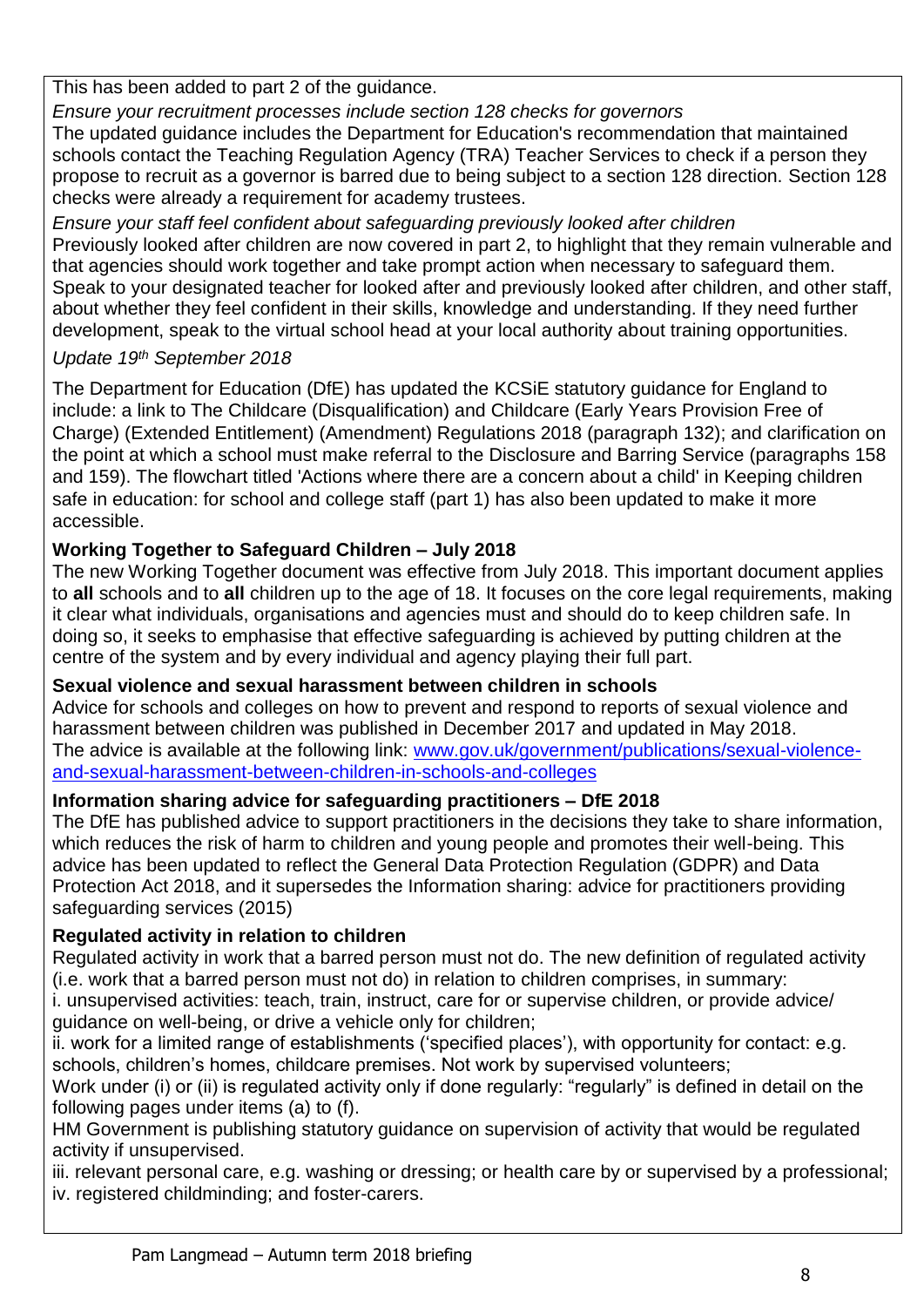### **Childcare Disqualification regulations**

See HR section below

### **Child Protection policy – September 2018**

A new model child protection policy has been produced for schools – this reflects the latest statutory and local guidance and should be adapted and adopted for use in your school.

### **Keeping pupils and staff safe –Autumn 2018**

ESCB/ECC guidance on the management of behaviour in Essex schools, including the use of physical contact and restrictive/non-restrictive physical intervention to address difficult and harmful behaviour.

### **Safeguarding forums for schools – autumn term 1.30 - 4.30 pm**

N-EAST Wednesday 7 November Weston Homes Community Stadium SOUTH Thursday 8 November Holiday Inn, Basildon MID Wednesday 14 November Chelmsford City Football Club WEST Thursday 15 November Weston Homes Business Centre, Takeley

[https://schools-](https://schools-secure.essex.gov.uk/pupils/Safeguarding/Termly_Safeguarding_Briefings/Pages/default.aspx)

[secure.essex.gov.uk/pupils/Safeguarding/Termly\\_Safeguarding\\_Briefings/Pages/default.aspx](https://schools-secure.essex.gov.uk/pupils/Safeguarding/Termly_Safeguarding_Briefings/Pages/default.aspx) **Child protection records – record of transfer form**

It is vital that any setting should have knowledge of previous child protection concerns about a child where they exist. Please ensure that child protection files 'follow the child' to any new educational setting (including from Early Years to primary and from secondary to college). This is a requirement within KCSIE *(Annex B, the role of the Designated Lead):* 

Jo Barclay has produced guidance and provided a template for the transfer of child protection files in this briefing sheet.

### **Template to record that your staff have received key safeguarding documents**

Jo Barclay has written a template for schools to use to record that all staff have been provided with the key documents referred to in 'Keeping Children Safe in Education'. She suggests you keep copies on individual staff files, or in a separate file where you record staff CPD and training (or both!). The template is available on Essex School Infolink safeguarding section or on the EPHA website.

### **NSPCC report 2018 – How safe are our children?**

The NSPCC's sixth annual report *How safe are our children?* is the UK's definitive record of the current state of child protection, and pulls together the latest and most robust information across our four nations. The forward for the report states: *There will always be challenges in child protection. This year (2018) we have seen a 16 per cent rise in the number of police recorded child sexual offences across the UK. Worryingly, offences of this nature have been steadily increasing for the past five years. A clear factor is the growth of technology and the often unchallenged opportunity it provides sexual predators to target and groom children.*

*Like all abusive behaviour, technology-facilitated abuse and exploitation can take many forms, such as communicating with a child via social media or recording a sexual assault of a child. Since we successfully campaigned for a new law to enable police to charge adults who send a sexual message to children in England and Wales, there have been more than 3,000 recorded offences in the first year.*

### **How to promote positive emotional well-being and reduce the risk of suicide in children and young people – ECC guidance – Spring 2018**

This guidance has been produced to support schools in promoting positive emotional well-being and mental health and to reduce the risk of suicide in children and young people. However, it may be used by any professional working with children and young people as a source of information and support. In addition, the advice contained within it to support pupils will be relevant to a range of issues. It has been produced by a multi-agency group and has undergone consultation with young people, schools and other professionals (see Acknowledgements section). Further guidance specifically to support schools with issues around self-harm is available in the 'Let's Talk' - self-harm management toolkit for educational settings.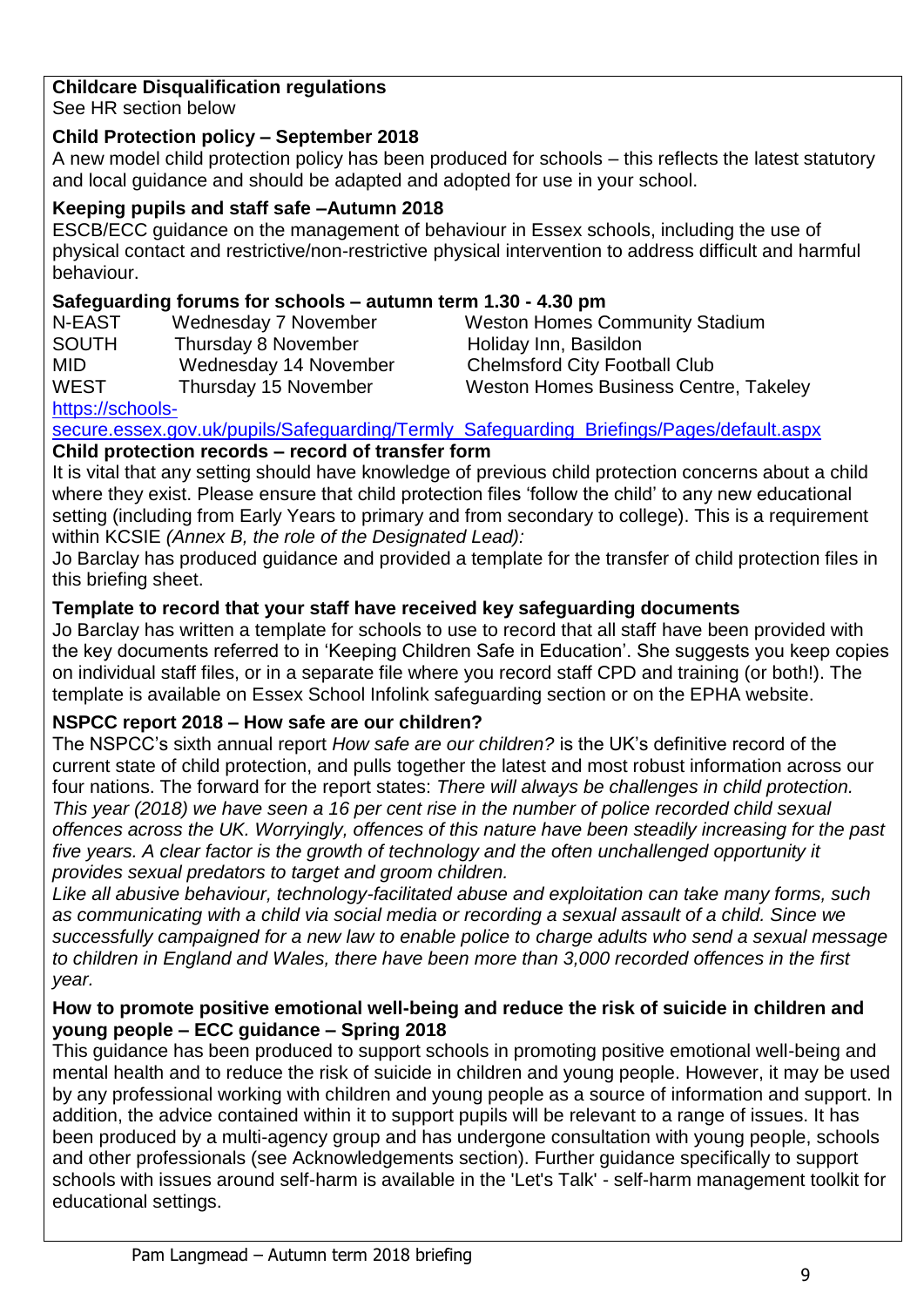### **Seven-minute Safeguarding Staff Meetings**

EPHA has produced a series of "Seven-minute Safeguarding Staff Meetings" on a range of topics. During the summer these were all updated to ensure they reflect current guidance. Recent additions include the new Keeping Children Safe in Education guidance along with an updated quiz for staff. Coming soon – a 7 minute staff meeting on Sexual Violence and Sexual Harassment, and a (short) safeguarding presentation and handout for volunteers in your school.

<https://essexprimaryheads.co.uk/info-and-documents/seven-minute-staff-meetings/>

### **ESCB Annual report 2017-18**

Available on the ESCB website

[http://www.escb.co.uk/Portals/67/Documents/Reports%20Plans/ESCB%20Annual%20Report%202017-](http://www.escb.co.uk/Portals/67/Documents/Reports%20Plans/ESCB%20Annual%20Report%202017-18%20Final%20Web.pdf) [18%20Final%20Web.pdf](http://www.escb.co.uk/Portals/67/Documents/Reports%20Plans/ESCB%20Annual%20Report%202017-18%20Final%20Web.pdf)

The report gives information about the work of the Essex Safeguarding Children Board during the past year, and includes child protection statistics for Essex.

#### **Relevant Documents and Guidance**

- Keeping Children Safe in Education DfE September 2018
- Working Together to Safeguard Children July 2018
- . Information sharing advice for safeguarding practitioners DfE 2018
- Sexual Violence and Sexual Harassment in schools DfE May 2018
- How safe are our children? NSPCC report 2018
- ECC model Child Protection Policy September 2018
- EPHA Seven-minute safeguarding staff meetings [https://essexprimaryheads.co.uk/info-and](https://essexprimaryheads.co.uk/info-and-documents/seven-minute-staff-meetings)[documents/seven-minute-staff-meetings](https://essexprimaryheads.co.uk/info-and-documents/seven-minute-staff-meetings)
- Child Protection Records file transfer 2018
- ESCB Effective Support for Children and Families in Essex July 2017
- How to promote positive emotional well-being and reduce the risk of suicide in children and young people – ECC guidance – Spring 2018
- Keeping pupils and staff safe –Autumn 2018
- ESCB Annual report 2017-18
- Children's Safeguarding Service (Education) 01245 436744
- Essex Schools Infolink safeguarding pages <https://schools.essex.gov.uk/pupils/Safeguarding/Pages/Safeguarding.aspx>

#### $\bullet$ **Your "do-list"**

- Download the new KCSiE quidance
- Ensure all of your staff have read at least part 1 and Annex A (and, ideally, the new part 5)
- Make sure that you have two emergency contact numbers for each pupil
- Update and approve the latest Child Protection Policy –September 2018
- Download and use the new ECC guidance about keeping pupils and staff in schools safe
- Attend one of the safeguarding network group meetings in the autumn term
- Use the EPHA "Seven-minute safeguarding staff meetings" to keep your staff up to date with current issues including the new version of Keeping Children Safe in Education <https://essexprimaryheads.co.uk/info-and-documents/seven-minute-staff-meetings/>
- Ensure that you are signed up to Andrew Hall's brilliant weekly safeguarding briefing <http://www.safeguardinginschools.co.uk/>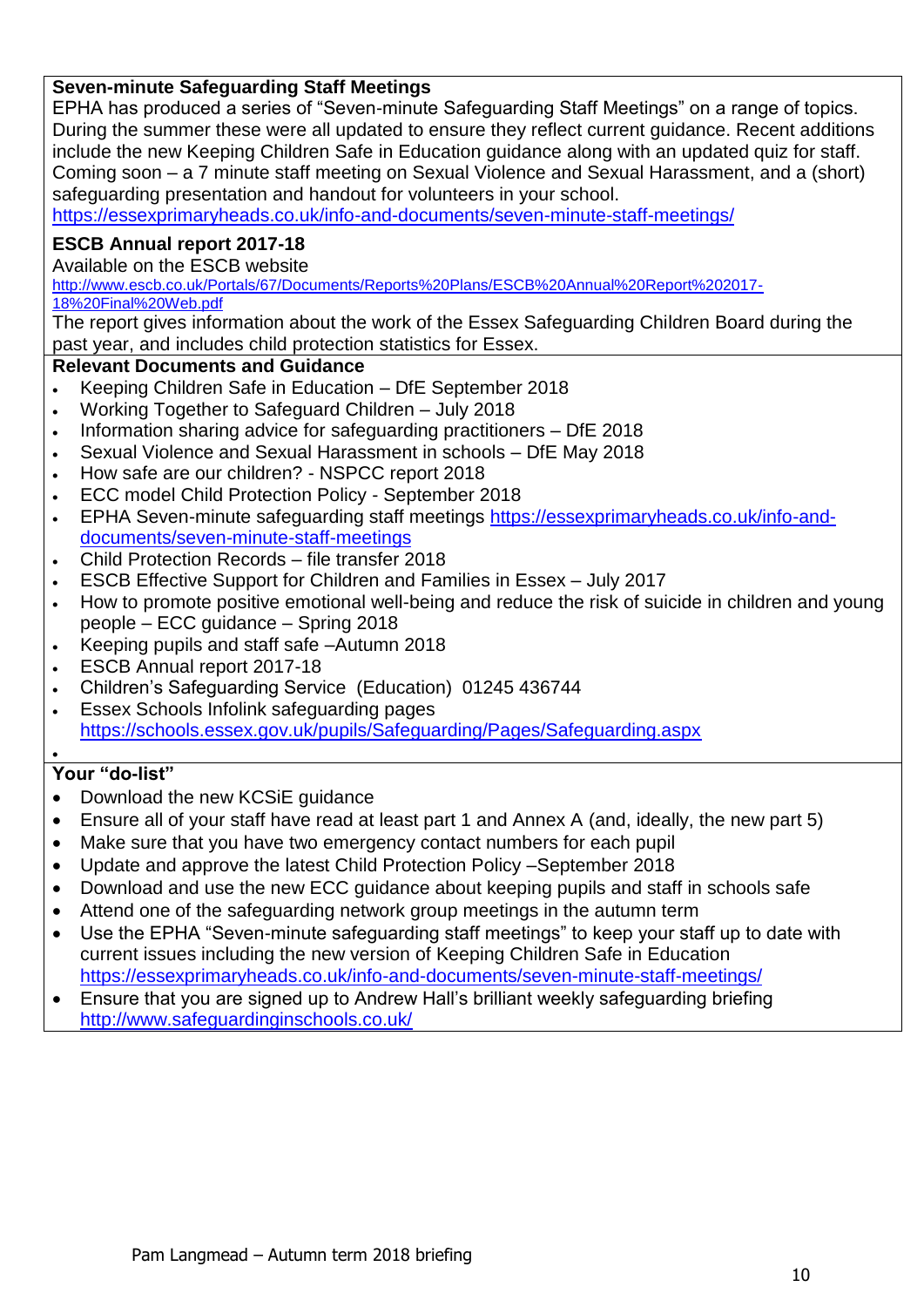# **DfE updates and publications**

### **Key information**

### **Provisional 2018 KS2 data published**

DfE announced that earlier this year, figures showed:

- 64% of pupils met the expected standard in all of reading, writing and maths. This figure was 61% in 2017;
- 75% of pupils met the expected standard in reading, compared to 71% last year and 66% in 2016
- 76% of pupils met the expected standard in maths, up by 1 percentage point;
- 78% of pupils met the expected standard in grammar, punctuation and spelling, up by 1 percentage point;
- 78% of pupils met the expected standard in writing. This figure was 76% in 2017.

This year's results are the third to be released following the introduction of a more rigorous national curriculum assessments in Summer 2016. The tests assess how well schools are equipping pupils to go on to secondary school, rather than as a measure of individual pupils' performance.

Standards are rising in primary schools. In 2017 the attainment gap between disadvantaged primary pupils and their more affluent peers had narrowed by 10.5% since 2011.

1. Reading results saw the greatest improvement

In reading, 75 per cent of pupils reached the expected standard in 2018, up four percentage points from 2017. However, this subject still had the lowest proportion of pupils meeting the standard.

In maths, 76 per cent of pupils reached the expected standard, up by one percentage point and in grammar, punctuation and spelling the figure was 78 per cent, up by one percentage point on last year again.

2. Performance at academies and LA-maintained schools was similar again

Academies and free schools performed similarly to local authority-maintained schools this year, with LA schools again coming out on top by just one percentage point.

In LA-maintained schools 65 per cent reached the expected standard in reading writing an maths, compared with 64 per cent in academies and free schools. Ten per cent reached the higher standard in both types of schools.

Maintained schools beat academies by two percentage points in reading and grammar, punctuation and spelling, and by one percentage point in maths, while writing results were the same.

Converter academies – those rated 'good' or 'outstanding' by Ofsted at the time they converted – had the highest percentage of pupils achieving the expected standard again overall, at 67 per cent. 3. London continues to come out on top

Inner and outer London were the highest-achieving regions in England, with 70 per cent and 68 per cent of pupils achieving the expected standard in reading, writing and maths combined respectively.

The regions with lowest attainment were Yorkshire and the Humber, the east midlands, west midlands, and the east of England, all of which had 62 per cent of pupils achieving the expected standard.

The relative attainment in the regions was broadly consistent with last year, but attainment overall increased. 4. No change to the gender gap

Both genders improved their performance by three percentage points this year, and girls continue to outperform boys.

In reading, writing and maths, 68 per cent of girls and 60 per cent of boys reached the expected standard, a gap of eight percentage points.

Reading yielded the lowest results for boys, with 71 per cent reaching the expected standard, compared with 79 per cent of girls.

Maths had the smallest gap, with 76 per cent of girls reaching the expected standard, compared with 75 per cent of boys.

In grammar, punctuation and spelling, 82 per cent of girls and 73 per cent of boys reached the expected standard, but writing saw the greatest gap with 84 per cent of girls meeting the standard, compared with 72 per cent of boys

### **The marks required for 2018 on each of the key stage 2 SATs tests are:**

- Maths: 61 out of 110 (up from 57 in 2017)
- Reading: 28 out of 50 (up from 26 in 2017)
- Grammar, punctuation and spelling: 38 out of 70 (up from 36 in 2016)

### **KS2 floor and coasting standards remain in place for 2018**

Floor standard

In 2018, your school will be above the floor if:

At least 65% of pupils meet the expected standard in reading, writing and maths; or

Sufficient progress scores are achieved in all 3 subjects: at least -5 in reading, -5 in maths and -7 in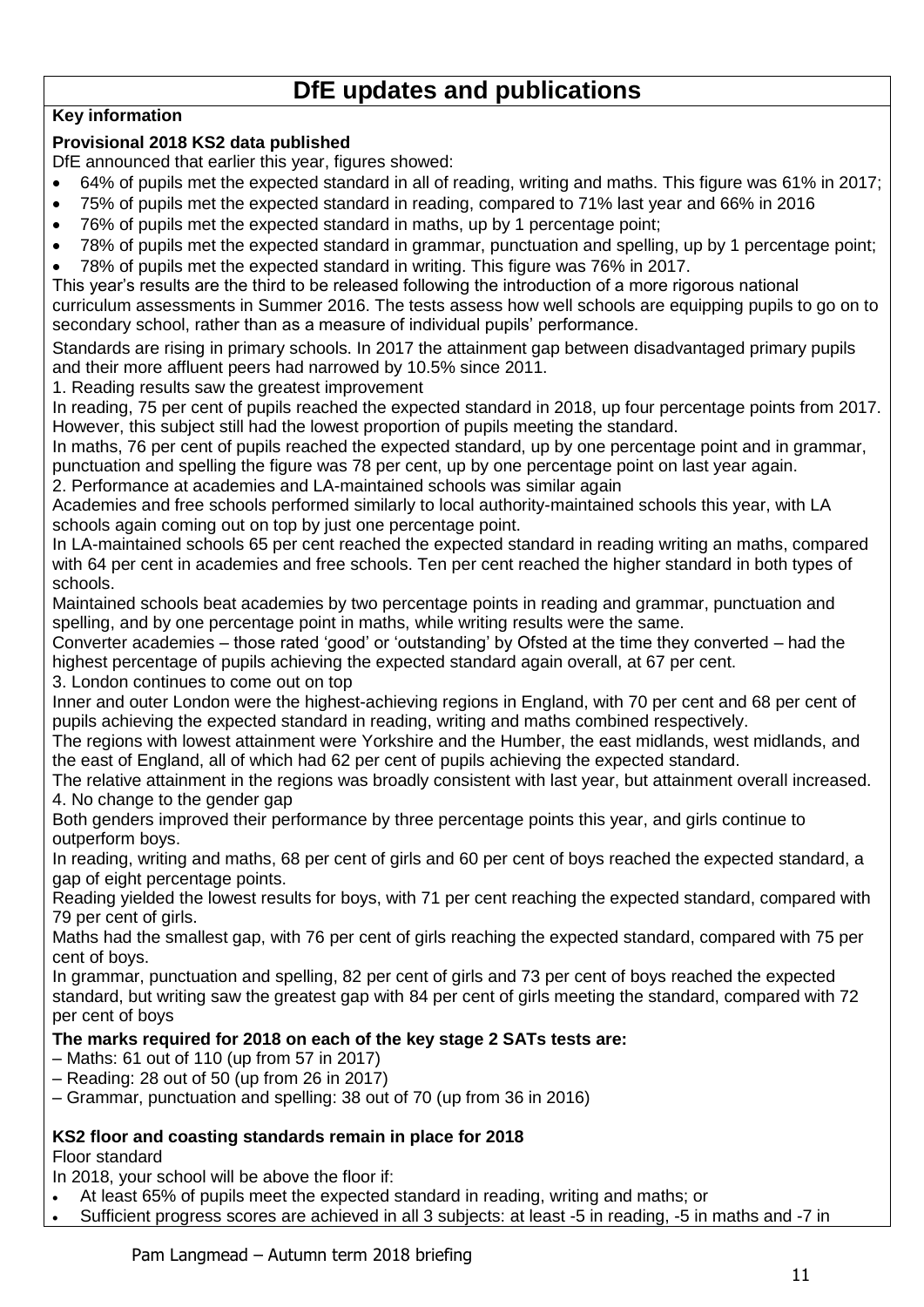#### writing

In order to be counted towards the attainment element, an individual pupil needs to meet the 'expected standard' in all 3 subjects.

To meet the progress element, a school needs to have sufficient progress scores in all 3 subjects – there's no measure of 'sufficient progress' for individual pupils.

This is outlined in the Department for Education's [updated primary accountability guidance.](https://www.gov.uk/government/publications/primary-school-accountability) Coasting standard

Your school will fall below the coasting definition if, based on revised data for 2016, 2017 and 2018: Fewer than 85% of pupils achieved the expected standard; and

Average progress made by pupils was less than -2.5 in reading, -2.5 in maths or -3.5 in writing

Standards will only be used to identify schools that may need support

If a school is below the floor or coasting standards, but is not judged inadequate, it will not be issued with an academy order or warning notice by the regional schools' commissioner.

Instead, the floor and coasting standards in 2018 will only be used by the DfE to identify schools that may need additional support.

### **Primary school accountability in 2018 –DfE September 2018**

A technical guide for primary maintained schools, academies and free schools

This guide explains the primary accountability measures, including how a school's progress scores are calculated.

Schools received their own provisional progress scores from 3 September 2018. Annex B of this guidance provides the provisional national distribution of schools' progress scores in 2018 to help schools interpret and contextualise their own provisional scores.

No school will be confirmed as being below the floor or coasting in 2018 until December, when schools' performance tables are published. Further statistical information on primary progress scores, including the number and percentage of schools below the floor in 2018, will be available on GOV.UK from December 2018 when revised data are published.

For 2018, the assessments used to measure the progress that schools help their pupils achieve between key stage 1 and key stage 2 are:

• key stage 1 results in English reading, English writing and mathematics teacher assessments, that took place in summer 2014, when the 2018 year 6 cohort were aged 7; and

• key stage 2 results in English reading and mathematics tests, reported as scaled scores, and the English writing teacher assessments, that took place in summer 2018.

#### *Updates to the previous guidance*

This September 2018 update to the guide includes information on:

• the re-introduction of three-year averages for attainment measures for primary schools;

• refinement to the methodology to reduce the disproportionate effect that a small number of extremely negative scores can have on a school's average progress; and

• a summary of the new statutory framework for teacher assessment.

It also clarifies the Government's policy on schools falling below the floor or coasting standards in light of the Secretary of State for Education's recent speech on his vision for a clearer school accountability system.

#### **Workload Reduction Toolkit**

School leaders, teachers and other sector experts have worked in conjunction with the Department for Education (DfE) to design this toolkit to help schools assess and address workload issues.

It's split it into 3 stages, but the tools in each stage can also be used as standalone materials. You can tailor and customise them to fit the situation in your own school. Facilitator notes are provided in each of the workshops.

You are not specifically required to use any of these tools or examples over other approaches which have already been proven to work, and there is no expectation that you use all of the resources provided.

Stage 1 - Identify the workload issues in your school(s)

Stage 2 - Address the issues in your school(s)

Stage 3 - Evaluate the impact

<https://www.gov.uk/guidance/reducing-workload-in-your-school>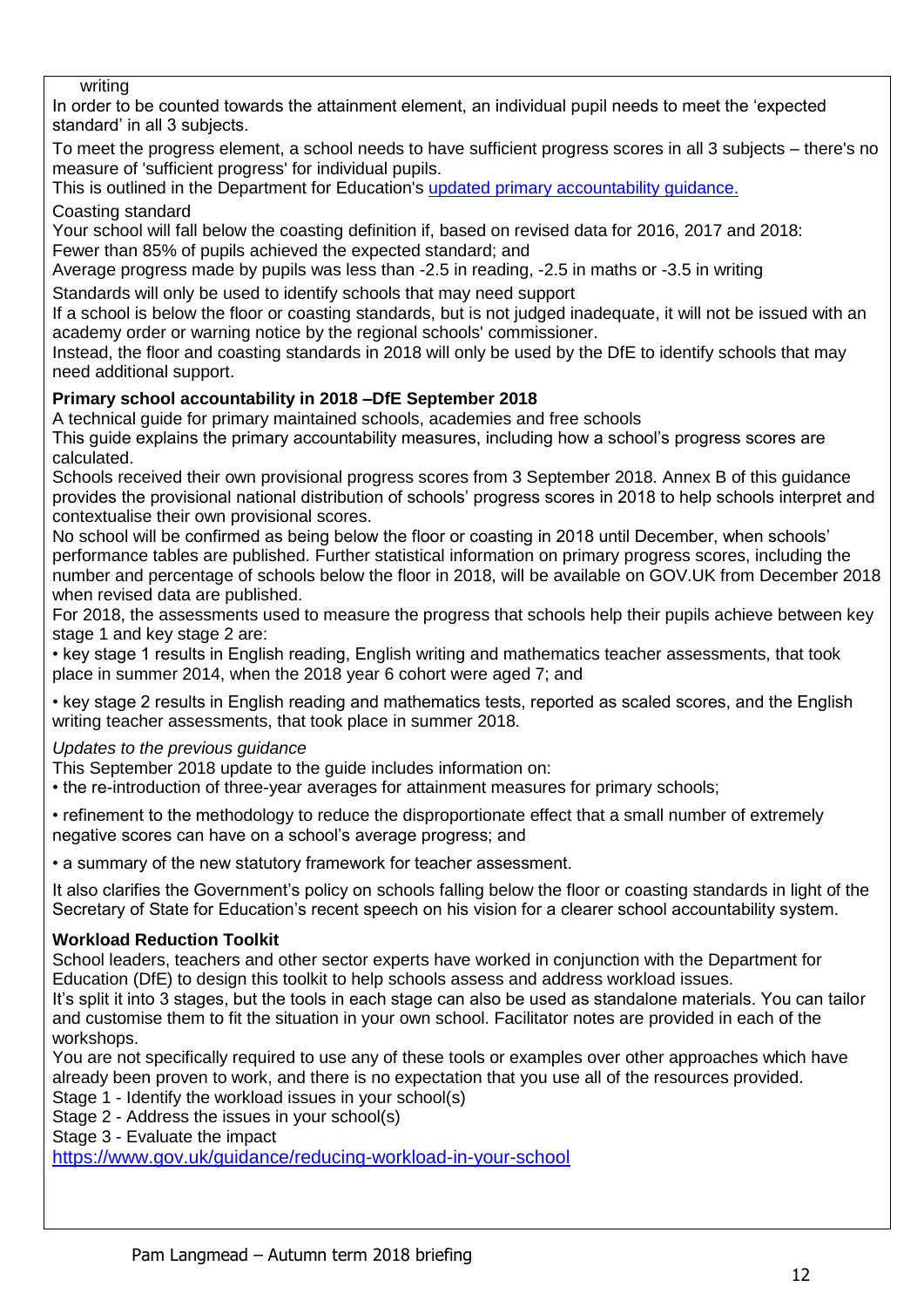#### **School Resource Management Toolkit**

Information, tools, training and guidance from the DfE to help with schools' financial planning and resource management.

[https://www.gov.uk/government/publications/supporting-excellent-school-resource-management/supporting](https://www.gov.uk/government/publications/supporting-excellent-school-resource-management/supporting-excellent-school-resource-management)[excellent-school-resource-management](https://www.gov.uk/government/publications/supporting-excellent-school-resource-management/supporting-excellent-school-resource-management)

#### **Autumn school census**

The **autumn 2018 school census** day is Thursday 4 October. The deadline for approved submissions is Wednesday 31 October.

ESFA has published guides to help schools and local authorities [complete and submit their autumn 2018](https://www.gov.uk/guidance/school-census)  [school census.](https://www.gov.uk/guidance/school-census) These include an interactive tool to support the return of accurate 16 to 19 school census data.

#### **Relevant Documents and Guidance**

- Primary Accountability technical guidance 2018
- Workload Reduction Toolkit<https://www.gov.uk/guidance/reducing-workload-in-your-school>
- School Resource Management Toolkit [https://www.gov.uk/government/publications/supporting](https://www.gov.uk/government/publications/supporting-excellent-school-resource-management/supporting-excellent-school-resource-management)[excellent-school-resource-management/supporting-excellent-school-resource-management](https://www.gov.uk/government/publications/supporting-excellent-school-resource-management/supporting-excellent-school-resource-management)
- Schools statutory quidance https://www.gov.uk/government/collections/statutory-guidance-schools

- Download the primary accountability guidance for 2018
- Use the school resource management toolkit to solve your funding issues.
- Use the workload reduction toolkit to solve your workload issues.
- Submit school census data by 31 October
- Determine teacher's pay in line with STPCD 2018 before 31 October once the STPCD is published!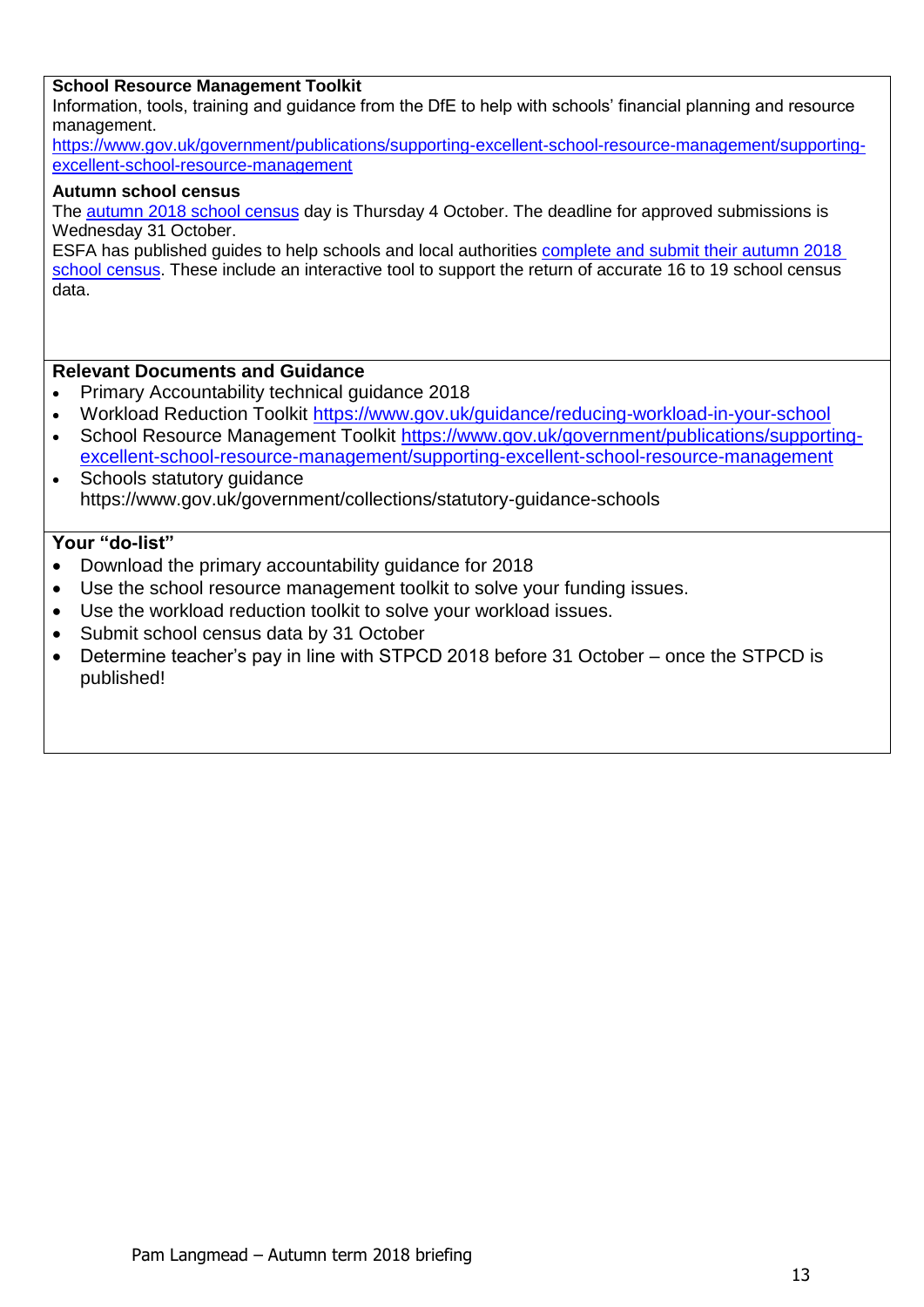# **HR information and guidance**

#### **Key information**

### **Disqualification by Association**

The Department for Education (DfE) has published revised statutory guidance for schools and local authorities in England, relating to disqualification under the Childcare Act 2006 which came into force on 31 August 2018. **The guidance removes disqualification by association for individuals working in childcare in non-domestic settings (e.g. schools and nurseries).**

Disqualification by association will continue to apply for individuals providing and working in childcare in domestic settings (e.g. where childcare is provided in a childminder's home). The arrangements continue to disqualify individuals working in domestic and non-domestic settings if they themselves have been found to have committed a relevant offence. A separate document containing tables and annexes sets out a summary of the changes and lists relevant offences for England, Northern Ireland, Wales, Scotland, Isle of Man, Jersey and Guernsey.

What do you need to do?

- i. Inform staff of the changes, and record the date that they were informed; a letter, or email might be best.
- ii. Ensure that this information is included in the Safeguarding and Child Protection Policy; and in the Safer Recruitment Policy
- iii. Identify and record which staff are covered by Disqualification under the Childcare Act 2006 (including volunteers and people on work placements).
- iv. Ask relevant staff to self-declare that they are not disqualified under the Childcare Act 2006. (A form is not necessary). [An Enhanced DBS Certificate will confirm this for new staff; for existing employees schools could consider using the DBS Update Service to supplement any employee self-declaration.]
- v. Remind all staff about the expectation to inform the school where their relationships and associations, both within and outside of the workplace (including online), may have implications for the safeguarding of children in the school.
- vi. Remind all staff that if their circumstances change they must inform the school. (Decide where to put this in writing: Staff Code of Conduct and/or in staff contracts.)
- vii. Decide whether these self-declarations will be kept on the Single Central Register, or elsewhere.

viii. Review any historic data collected and destroy any information which is no longer required.

The government guidance can be found here: [https://www.gov.uk/government/publications/disqualification](https://safeguardinginschools.us12.list-manage.com/track/click?u=efe032677d94ceba51dd39a7f&id=5025cc3d3a&e=6534e1f39c)[under-the-childcare-act-2006](https://safeguardinginschools.us12.list-manage.com/track/click?u=efe032677d94ceba51dd39a7f&id=5025cc3d3a&e=6534e1f39c)

### **2018 teacher pay award –confirmed by the DfE**

On 14<sup>th</sup> September the Department for Education responded to the consultation on school pay. It confirmed the differentiated pay award, providing an uplift of:

- 3.5 per cent to the main pay range scale
- 2.0 per cent to the upper pay range scale
- 1.5 per cent to the minima and maxima of the leadership range.

The announcement also set out arrangements for **[a pay grant](https://r1.dmtrk.net/3OT7-GFAH-1GETTT-B20C4-1/c.aspx)** for schools to fund the increase above a notional 'forecasted' one per cent increase.

[https://www.gov.uk/government/publications/teachers-pay-grant-methodology/teachers-pay-grant](https://www.gov.uk/government/publications/teachers-pay-grant-methodology/teachers-pay-grant-methodology)[methodology](https://www.gov.uk/government/publications/teachers-pay-grant-methodology/teachers-pay-grant-methodology)

This grant is intended to cover the difference between the final award and the 1% award that you may have anticipated under the previous public sector pay cap. So your school still has to pay for this initial 1% rise.

The amount you get from the grant is based on the number of pupils (or in special schools, PRUs and AP academies, the number of places) at your school and an area cost adjustment for schools in London.

This sets out that additional funds will be allocated to mainstream school budgets based on pupil numbers; for schools with fewer than 100 pupils, the Department will allocate funding, as if 100 pupils are on roll. For schools offering specialist provision (including APs and PRUs), funding will be based on pupil places; for schools with fewer than 40 places, funding will be allocated as if 40 pupils are on roll.

Pam Langmead – Autumn term 2018 briefing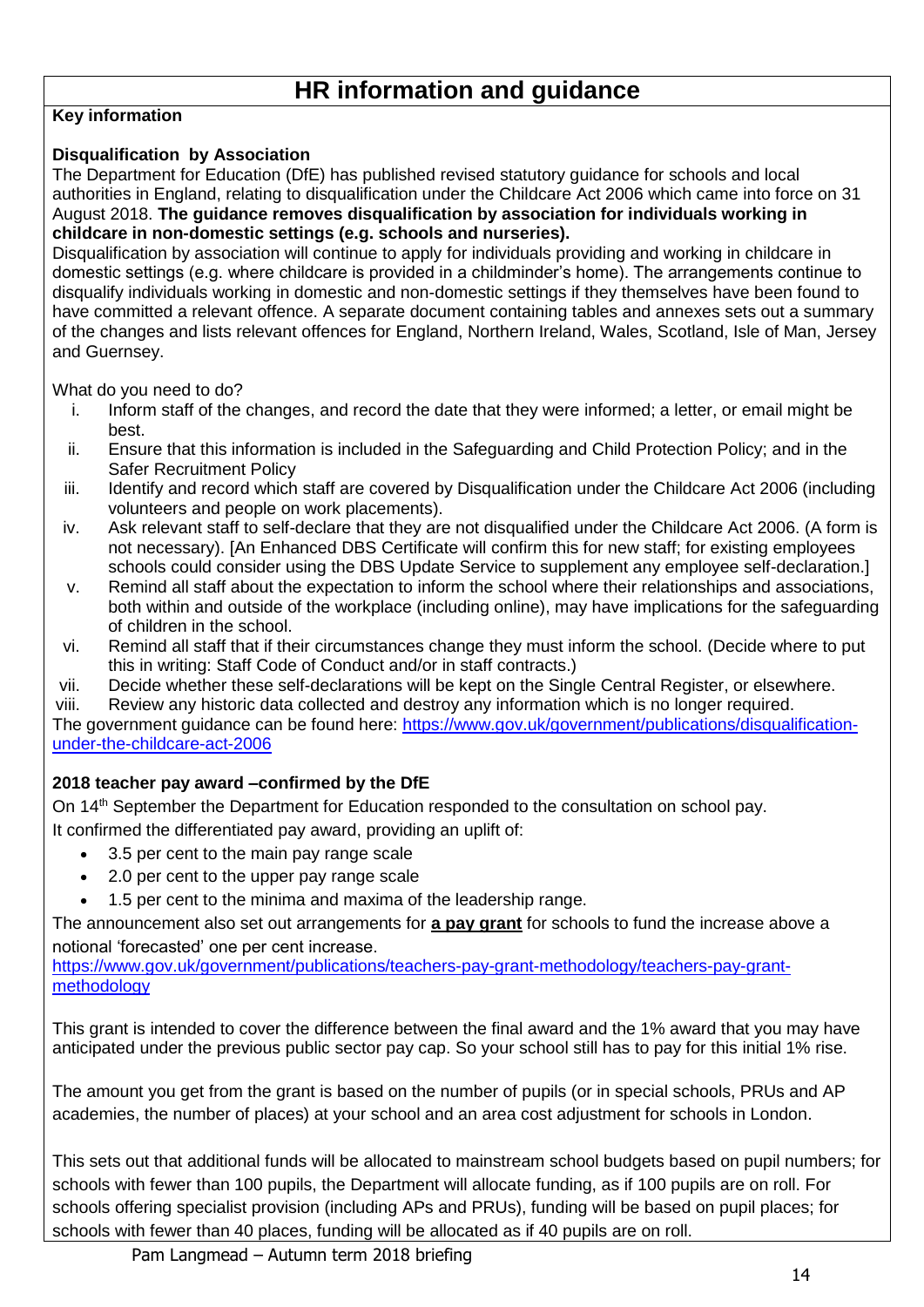Funding is split by phase and weighted based on the school's location (Area Cost Adjustment - ACA), to create a per pupil rate:

### **Rates for primary schools**

| <b>Region</b>   | Rate in 2018 to<br>2019(f) | Rate in 2019 to 2020 (£) |
|-----------------|----------------------------|--------------------------|
| Inner London    | 19.51                      | 33.65                    |
| Outer London    | 18.05                      | 31.13                    |
| London fringe   | 16.90                      | 29.14                    |
| Rest of England | 16.40                      | 28.29                    |

Funding will not take account of each school's individual staffing structure.

The funding for mainstream schools will be distributed through local authorities, while academies will receive the funding directly.

School level allocations for mainstream schools, and local authority level allocations for high needs, will be published in October – **payments will then be made later in the autumn.**

The Secretary of State's announcement has created a legitimate expectation that teachers and school leaders will receive the full uplift where relevant, and we (NAHT) would urge governing boards to ensure that the pay uplift is applied to all staff at all pay points.

#### *Which teachers does this affect?*

The STPCD applies to all teachers in maintained schools, including:

- Senior leaders, such as headteachers
- **SENCO<sub>s</sub>**
- Part-time teachers
- Non-agency supply teachers

For academies, the STPCD applies to any teachers whose employment transferred from a maintained school to an academy at the point of conversion and there has been no further renegotiation of their contract.

For other teachers at academies, check their contracts and your own pay policy to see if they are employed under the terms of the STPCD. This will tell you whether you're required to apply these uplifts.

#### *Which teachers will need to have their pay raised?*

Any teacher employed under the STPCD on the minimum of their pay or allowance ranges must have their pay uplifted to meet the new minimum.

Teachers paid elsewhere on the range, including at the current maximum, don't necessarily need to have their pay uplifted.

However, this must be determined in accordance with your pay policy, which should set out how to apply this uplift to all of your teaching staff.

#### *How will pay spine points be raised?*

Since 2013, the STPCD has used pay ranges rather than pay scales with specific pay points within them. You can still use pay points if you wish, although there's no official guidance on what they should be or how they should change following the latest uplifts.

Joint union advice should be published soon with suggested pay points with the uplifts taken into account. In the past, this advice has just raised the previous year's pay points by the percentage that the overall range has been increased by (for example, UPR1 would be increased by 2%, while MPR6 would be increased by 3.5%).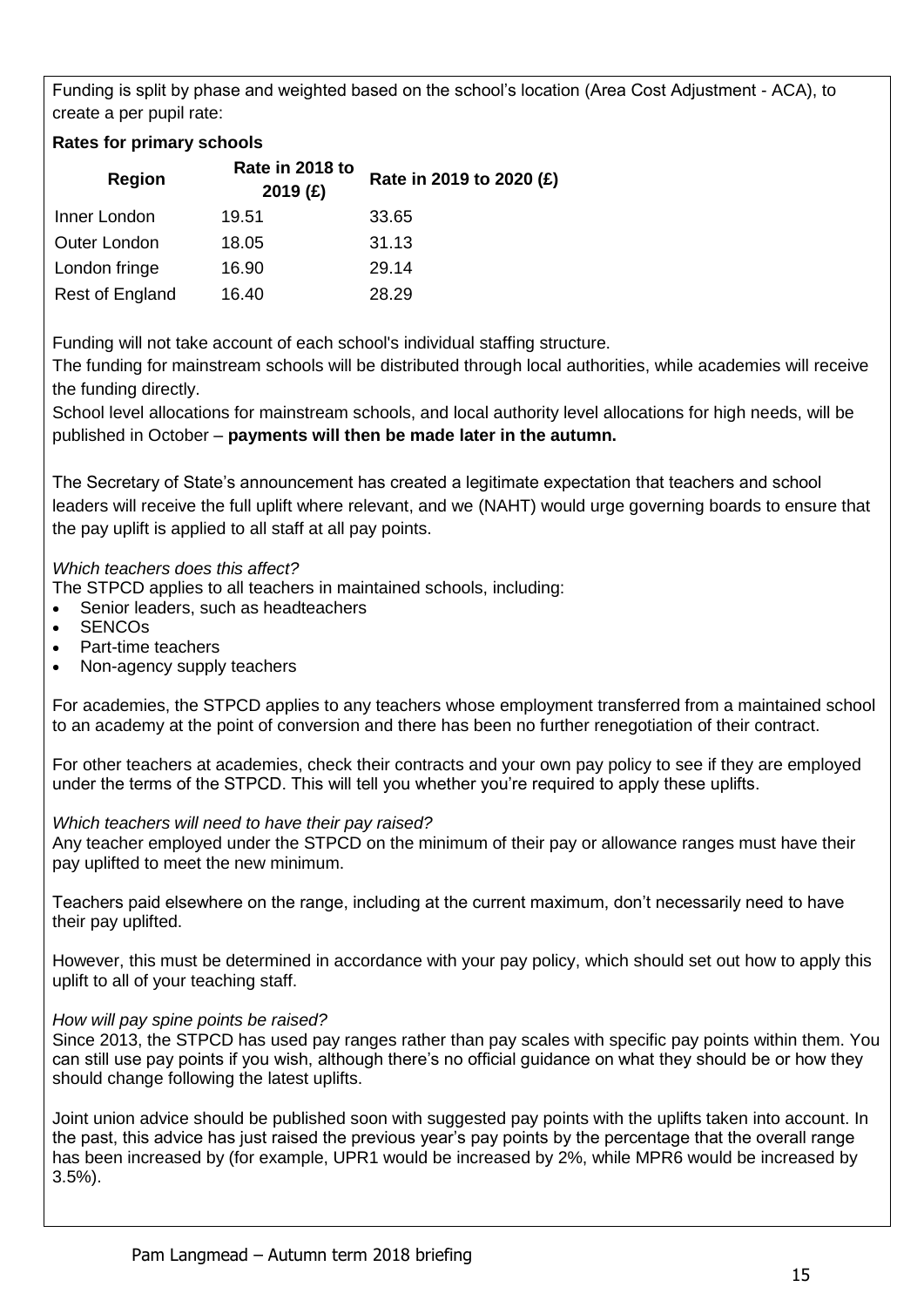#### *What about support staff?*

Support staff, including school business managers and teaching assistants, are not affected by this announcement as they are not covered by the STPCD.

*When do we apply any pay rises from?*

Backdate any teacher pay rises to 1 September 2018.

*Who is paying for these rises?*

These rises will be mostly funded by a new teachers' pay grant from the DfE.

#### **Staffing and employment advice for schools – DfE 2018**

This advice is designed to help employers in all schools with staffing and employment issues, and to inform their decision making. It advises on matters contained within the School Staffing (England) Regulations 2009 for maintained schools and for independent schools, which include academies and free schools, the Education (Independent School Standards) Regulations 2014 and on wider staffing and employment issues. It draws attention to relevant legislation and sources of up-to-date guidance and advice that employers need to consider, some of which may be statutory guidance. The legislation and guidance referenced in the advice is not exhaustive and following it will not relieve governing bodies, academy trusts or local authorities of any duties imposed upon them in their capacity as employers by other legislation.

#### **ID checking guidelines for DBS check applications from 3 September 2018**

The applicant must provide a range of ID documents as part of the DBS check application process. As an employer you must:

- follow the three route ID checking process as outlined
- check and validate the information provided by the applicant on the application form/ continuation sheet
- establish the true identity of the applicant through the examination of a range of documents as set out in this guidance
- make sure the applicant provides details of all names by which they have been known
- make sure the applicant provides details of all addresses where they have lived in the last five years
- check that the application form is fully completed and the information it contains is accurate. Failing to do this can result in delays

When checking the validity of the documents it is best practice to carry out this examination face to face. Other alternative methods include via a live video link, for example Skype and FaceTime. In both cases you must be in physical possession of the original documents. Any risks identified when using live video must be assessed and mitigated by you if implementing this practice. You must not rely on the inspection of the documents via a live video link or by checking a faxed or scanned copy of the document. [https://www.gov.uk/government/publications/dbs-identity-checking-guidelines/id-checking-guidelines-for-dbs-](https://www.gov.uk/government/publications/dbs-identity-checking-guidelines/id-checking-guidelines-for-dbs-check-applications-from-3-september-2018)

[check-applications-from-3-september-2018](https://www.gov.uk/government/publications/dbs-identity-checking-guidelines/id-checking-guidelines-for-dbs-check-applications-from-3-september-2018)

#### **Relevant Documents and Guidance**

- School Teachers Pay and Conditions Document 2018
- Implementing your school's approach to pay DfE advice 2018
- Disqualification by Association DfE guidance
- Staffing and employment advice for schools DfE September 2018

- Follow the next steps to respond to the change in Disqualification by Association requirements
- Download the School Teachers' pay and conditions document 2018 and the quidance on
- implementing the implementing your school's approach to pay
- Determine teacher's pay in line with STPCD before 31 October.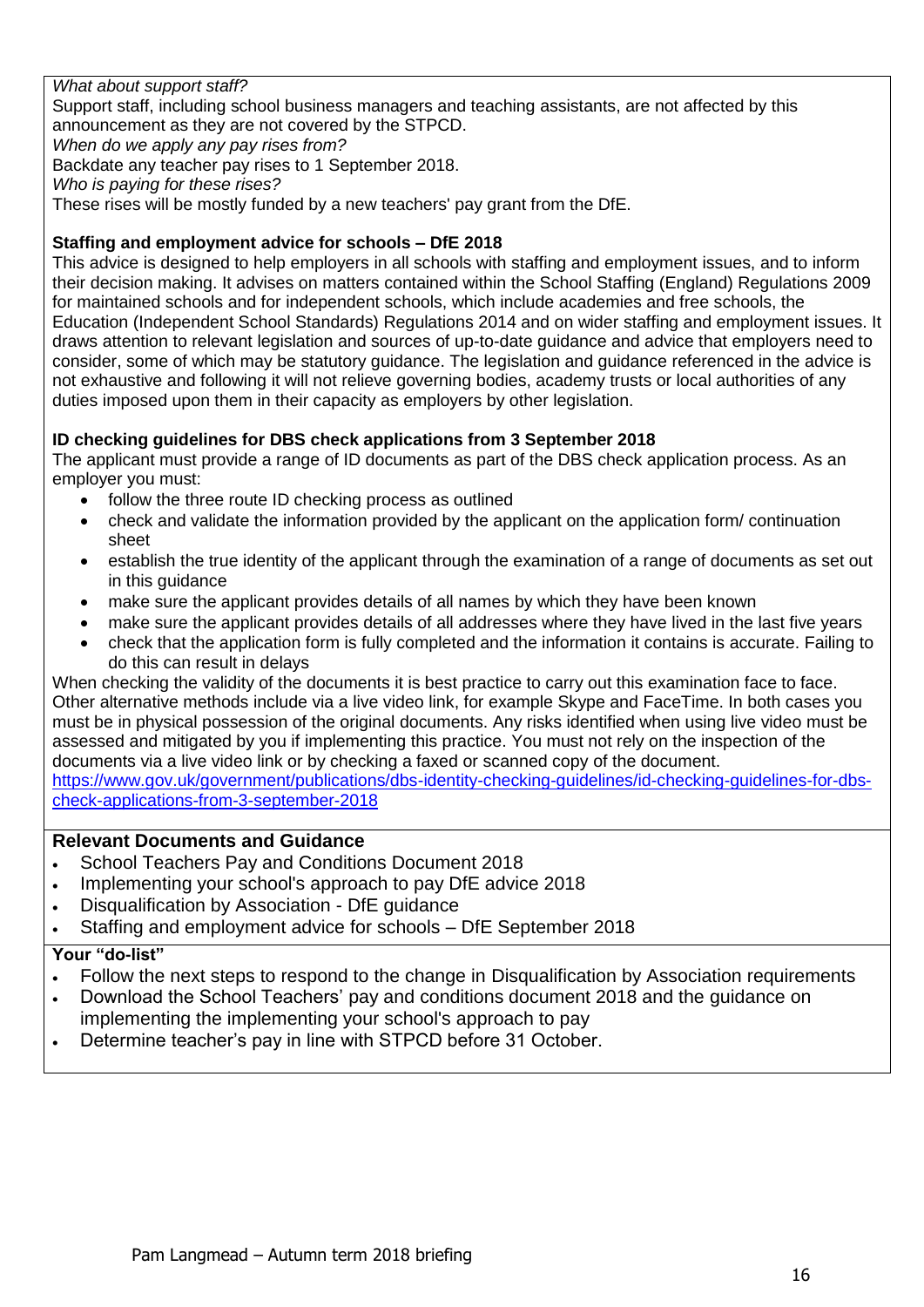# **Data Protection**

### **Key information**

### **Data Protection Toolkit for schools – DfE July 2018**

The DfE has updated the safeguarding, consent, retention, data protection officer and data breaches sections of the toolkit. Also added new resources in the document.

Much of the best practice associated with the General Data Protection Regulation (GDPR) and Data Protection Act 2018 is based on the Data Protection Act 1998. That said, GDPR and the Data Protection Act 2018 introduce new elements and provide an opportunity for organisations to review their current data protection and privacy practices.

Schools will be at different stages in preparation for legislative change on data protection. The use of data and related technologies varies significantly across our schools, and this toolkit is intended to support schools in developing the policies and processes that are right for them.

The document provides 9 steps that, we think, can help schools efficiently develop the culture, processes and documentation required to be compliant with the strengthened legislation and effectively manage the risks associated with data management.

The 9 steps outline a suggested sequence of activities that will enable schools to identify and monitor the use of personal data, undertake the necessary processes for auditing and assessing risk, and assist with compiling policies to ensure schools can sustain compliance. Each step is structured to provide the intended outcomes of each step, a suggested 'how to' approach, top tips, case studies, and links to the most relevant resources for that step that have been identified to date. It is important to note that **this document provides tips and guidance only**. It is intended to support schools draw out areas of risk. Where the term 'school' is used, multi-academy trust could equally apply where relevant, as the legal entity with the responsibility for data protection for their schools. **It does not constitute formal legal guidance**, **and as a data controller in its own right, a school is ultimately responsible for its own data protection procedures and compliance with legislation. Schools (and/or MATs) are data controllers in their own right and therefore should ensure they have appropriate registration with the ICO.** 

### **Annual review of school records and safe data destruction checklist (template)**

This checklist has been produced in accordance with the guidance produced by the DFE in April 2018 in the "GDPR Toolkit for Schools" and is in accordance with the Data Protection rules and Freedom of Information Act (2000) legislation. This is a checklist developed to enable School Business Managers, Clerks, SENCO and other School Staff to carry out an efficient annual review and safe destruction of school records and information.

#### **Relevant Documents and Guidance**

- Data Protection Toolkit July 2017
- Annual review of school records and safe data destruction checklist
- EPHA website dedicated page [https://essexprimaryheads.co.uk/info-and-documents/data](https://essexprimaryheads.co.uk/info-and-documents/data-protection/)[protection/](https://essexprimaryheads.co.uk/info-and-documents/data-protection/)
- Information Commissioner's Office https://ico.org.uk/
- Information Management Toolkit for Schools 2016
- Information sharing advice for safeguarding practitioners July 2017
- Essex Schools Infolink [https://schools-secure.essex.gov.uk/data/information](https://schools-secure.essex.gov.uk/data/information-governance/Pages/DataProtectionAct1998.aspx)[governance/Pages/DataProtectionAct1998.aspx](https://schools-secure.essex.gov.uk/data/information-governance/Pages/DataProtectionAct1998.aspx)

- Download and refer to the updated Data Protection Toolkit
- Consider using the school records safe destruction checklist
- Adopt and publish key documents in accordance with Data Protection and GDPR requirements.
- Make sure your staff are aware of GDPR, using the 7-minute staff meeting presentations and handouts.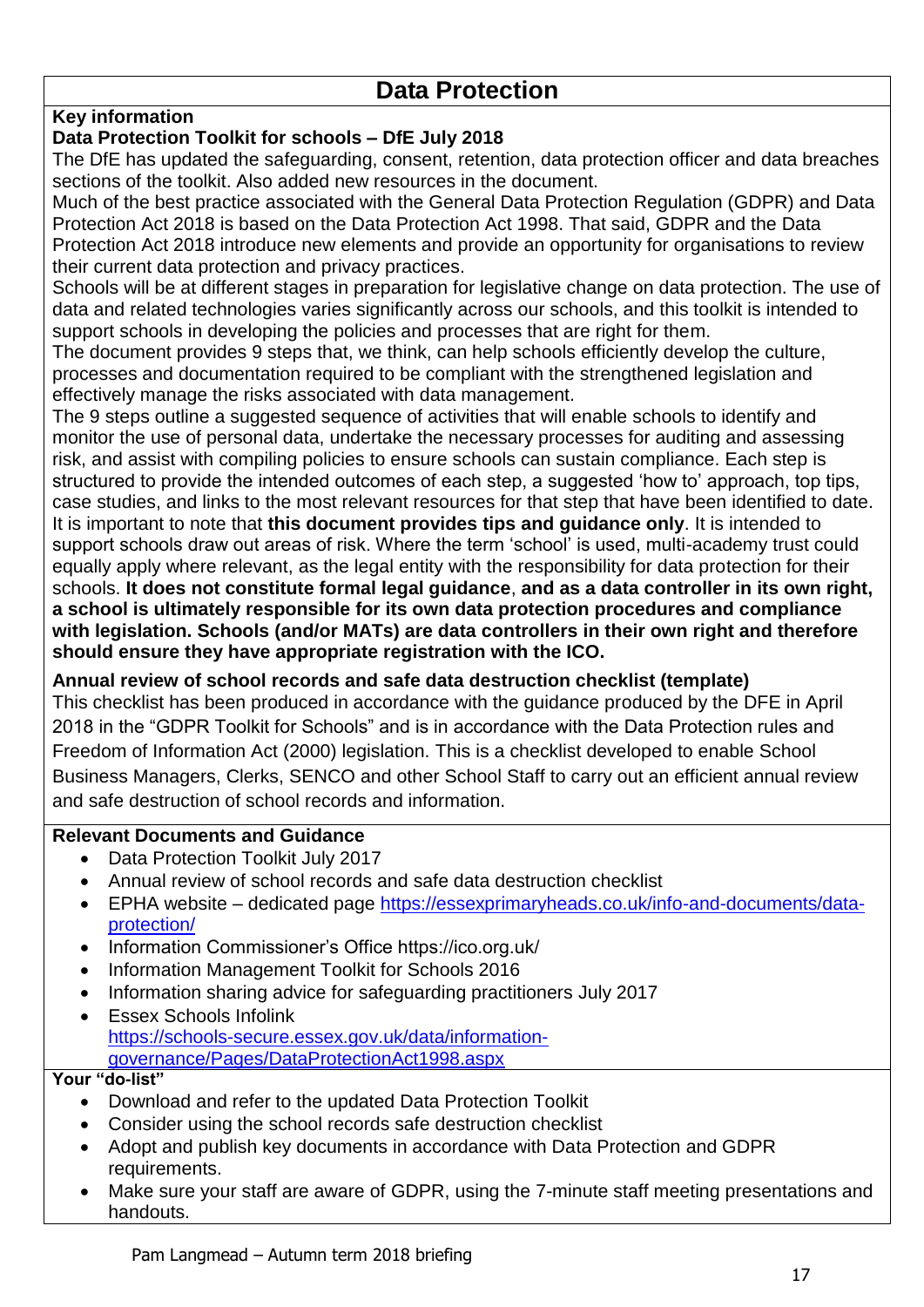# **Updating policies and the school website**

#### **Key information**

#### **This term you need to review and adopt:**

- Child Protection Policy a new CP policy has been produced, updating information about Effective Support for Children and Families in Essex
- Pay Policy HR model September 2018
- Performance Management Policy HR model 2016

#### **Current ECC HR policy list for schools, academies and free schools**

| <b>Policy or procedure</b>                  | <b>Mandatory or</b>                              | <b>Current edition</b> |
|---------------------------------------------|--------------------------------------------------|------------------------|
|                                             | recommended                                      |                        |
| Agency workers regulations                  |                                                  | <b>June 2013</b>       |
| Audit of HR function                        |                                                  | November 2015          |
| Capability procedure for all staff          | Mandatory                                        | May 2018               |
| Code of conduct                             | Recommended<br>(but required by<br><b>KCSiE)</b> | February 2018          |
| Cover and PPA                               | Recommended                                      | April 2016             |
| Discipline and Dismissal                    | Mandatory                                        | May 2018               |
| <b>Equality and Diversity in Employment</b> | Recommended                                      | May 2018               |
| <b>Flexible Working</b>                     | Recommended                                      | May 2018               |
| Grievance                                   | Mandatory                                        | May 2018               |
| Leave of Absence (and guidance)             | Recommended                                      | May 2018               |
| Pay Policy                                  | Mandatory                                        | September 2018         |
| Performance Management (all staff)          | Recommended                                      | May 2018               |
| Pre-employment checks                       |                                                  | May 2017               |
| Probation procedure                         | Recommended                                      | May 2018               |
| Recruitment                                 | Mandatory                                        | May 2018               |
| Redundancy and restructuring                | Recommended                                      | May 2018               |
| Sickness Absence management                 | Recommended                                      | May 2018               |
| Sabbatical                                  | Recommended                                      | May 2018               |

These policies will need to be re-adopted by your school (ideally you did this before GDPR took effect). All policies have a summary of changes on page 2.

In most cases there are no material changes to the content of the policy/procedure with the exception of the Flexible Working Policy (where a few minor updates have been incorporated as listed on page 2) and the Sickness Absence Management Procedure (where reference to obligations in relation to disabled employees has been inserted).

HR does not consider these minor changes necessitate any staff consultation, however, you should notify staff that these policies have been updated

#### **Updated version (June 2018) of the website checklists**

I have updated the website checklists for both maintained schools and academies – available on the EPHA website.

<https://essexprimaryheads.co.uk/info-and-documents/model-policies/>

#### **Relevant Documents and Guidance**

- HR list of policies for schools, academies and free schools available on the secure log in of EES [http://www.eesforschools.org](http://www.eesforschools.org/)
- DfE website requirements [https://www.gov.uk/guidance/what-maintained-schools-must-publish](https://www.gov.uk/guidance/what-maintained-schools-must-publish-online)[online](https://www.gov.uk/guidance/what-maintained-schools-must-publish-online)
- EPHA website requirements checklists [https://essexprimaryheads.co.uk/info-and](https://essexprimaryheads.co.uk/info-and-documents/model-policies/)[documents/model-policies/](https://essexprimaryheads.co.uk/info-and-documents/model-policies/)
- EPHA statutory policy checklists <https://essexprimaryheads.co.uk/info-and-documents/model-policies/>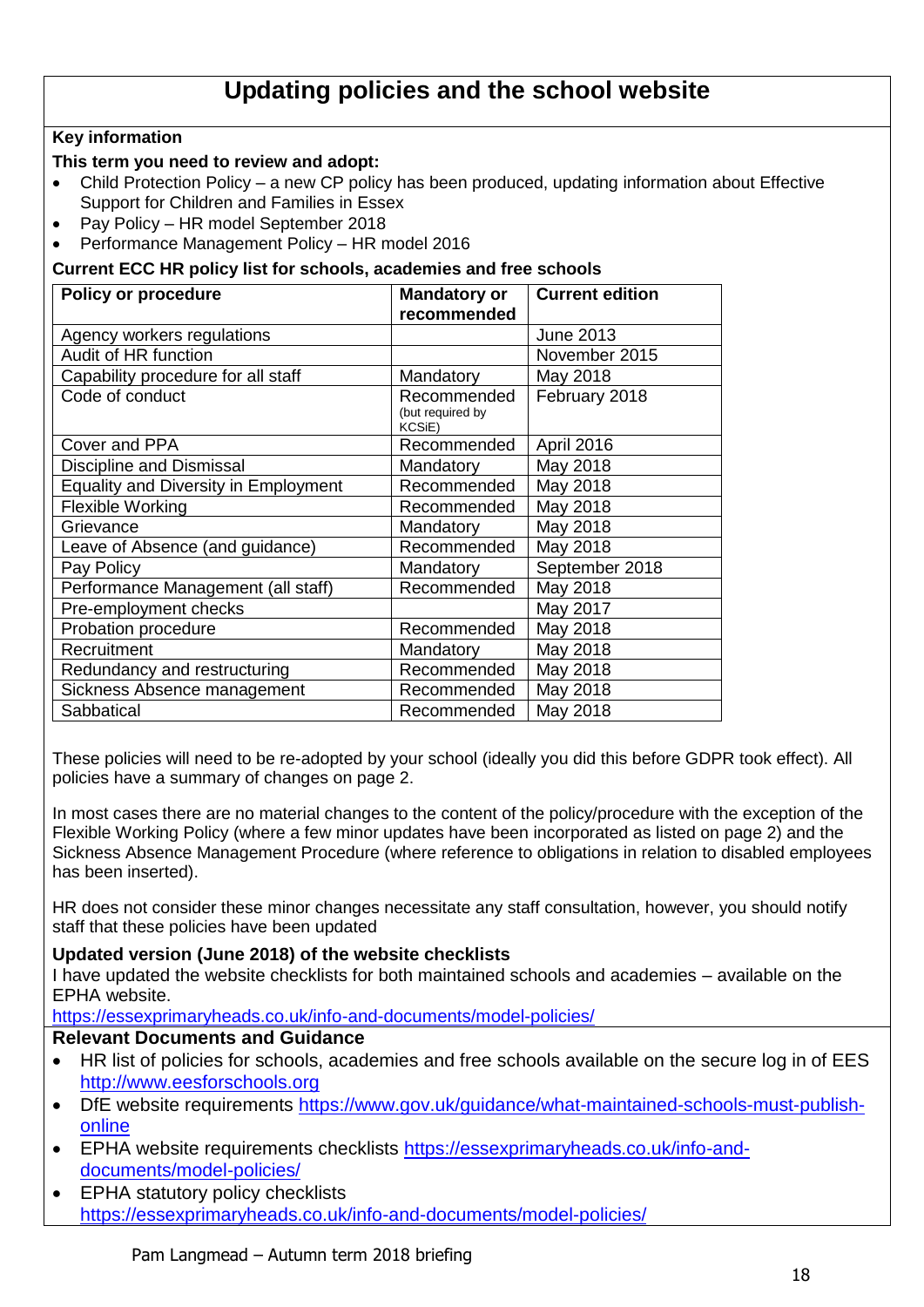- Adopt the new Child Protection Policy (September 2018) personalised with your own school's procedures
- Adopt Pay and Performance Management Policies for the year ahead
- Update your policies with the most up to date versions of the HR policies (if you buy in to Essex HR) – note that many were updated in May to reflect GDPR
- Check the EPHA statutory policy lists to ensure that your schedule is complete
- Update your website in line with most recent guidance, using the checklists provided by EPHA (June 2018).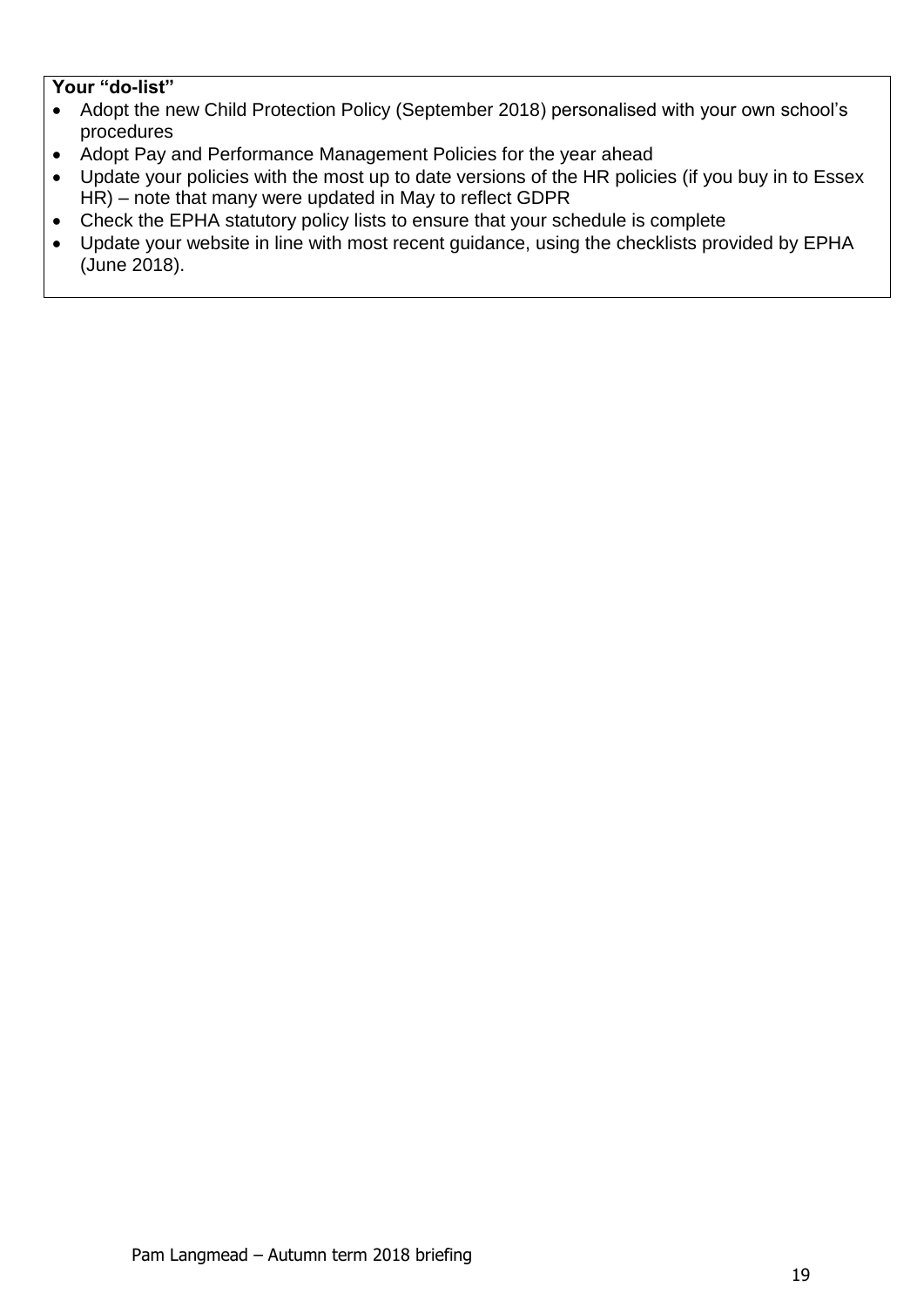# **Academies Update**

### **Key information**

### **Academies Financial Handbook 2018**

This handbook is a key document that sets out the financial framework for academy trusts reflecting their status as companies, charities and public bodies. It balances requirements for effective financial governance and management of funds, with the freedoms that trusts need over their day-to-day business. Compliance with the handbook is a requirement in trusts' funding agreements with the Secretary of State.

Changes and clarifications in the 2018 edition

The main changes and clarifications in this edition of the handbook are:

*Powers of the secretary of state and ESFA*

- Highlighting that the secretary of state can require the trust to remove a member or trustee, and make directions under section 128 of the Education and Skills Act 2008 to prohibit individuals from acting as a member, trustee, or executive leader of a trust
- Explaining that the Education Skills and Funding Agency (ESFA) may refer trusts to the Charity Commission where there's a concern
- *Governance*
- Putting greater emphasis on trustees applying high standards of governance and taking full ownership of their duties, including being aware of Charity Commission guidance and the Companies Act 2006
- Clarifying that in church academies, where the DfE uses 'trustees' to mean the charity trustees and company directors, the church academies use 'directors'
- Emphasising that the chair of trustees is responsible for ensuring the effective functioning of the board and setting professional standards of governance
- Updating the description of the role of members to align with the Governance Handbook
- Clarifying that the academy trust's senior executive leader isn't 'ex-officio' and doesn't have to automatically act as a trustee
- Explaining that if a board meets less than 6 times a year it must describe in its governance statement how it maintained effective oversight of funds with fewer meetings

*Financial management*

- Confirming that trusts must apply robust cash management and establish a robust control framework
- A "strong recommendation" that trusts use the [national deal for schools](https://www.gov.uk/guidance/buying-for-schools/deals-for-schools)
- Clarifying the expectations about the process for setting executive pay, including that it must be transparent, proportionate and justifiable
- Emphasising that any trusts with 250 employees or more must publish information on their gender pay gap
- Clarifying that the academy trust must have adequate insurance cover or be a member of the risk protection arrangement (RPA)
- Emphasising that the academy trust must have appropriate procedures in place for whistleblowing. All staff must be aware of these and all concerns must be responded to properly and fairly
- Confirming that all trusts must confirm in their governance statement which internal audit system they've used and why and promptly report the findings of their audit to all trustees
- Emphasising the importance of acting on audit advice
- Highlighting how the ESFA may take action where trusts do not comply with requirements for submitting financial information

*Transactions with 'related parties'*

- Adding that trusts must report all transactions with related parties that take place on or after 1 April 2019 to the ESFA in advance of the transaction taking place
- Adding that trusts must gain prior approval from the ESFA for contracts for the supply of goods or services to the trust by a related party agreed on or after 1 April 2019 where any of the following limits arise:
- A contract exceeding £20,000
- A contract of any value that would take the total value of contracts with the related party beyond £20,000 in the same financial year ending 31 August
- A contract of any value if there have been contracts exceeding £20,000 individually or cumulatively with the related party in the same financial year ending 31 August
- Clarifying that the above transactions with related parties don't include salaries or other payments made by the trust to a person under a contract of employment through the trust's payroll
- Clarifying that for dioceses, the contributions made by an academy trust to its diocese for services it receives associated with securing the academy trust's religious character and ethos, which only the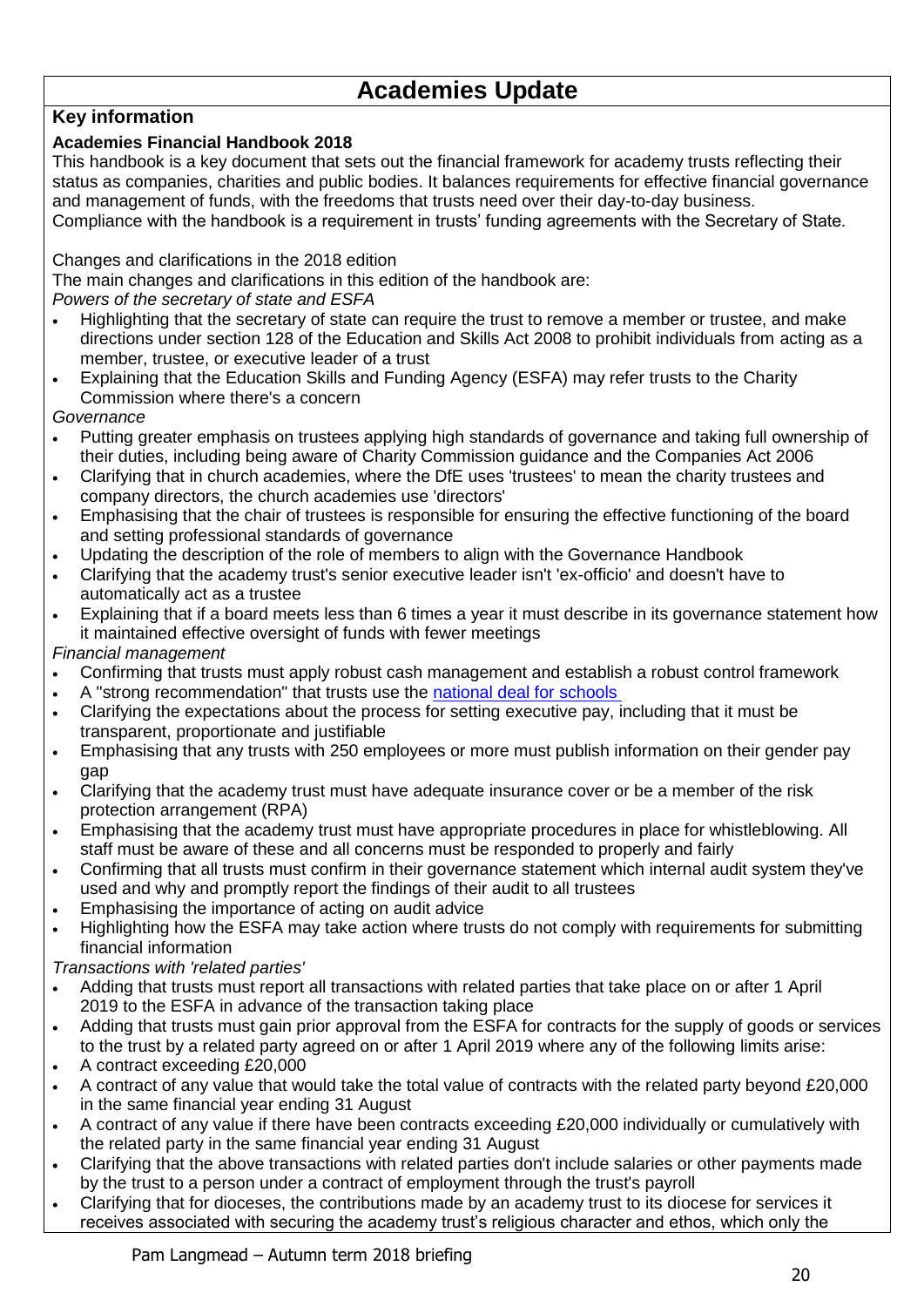diocese can provide, are regarded as meeting the 'at cost' requirement set out in paragraph 3.10.12

### **ESFA academies updates September 2018**

*1. Information: academy funding allocation payment schedules are now available*

We have uploaded academies' funding allocation payment schedules for 2018 to 2019 to the document exchange. They are saved in the 'revenue funding' folder under the 2018 to 2019 academic year. Academies can access the document exchange by logging into [Information Exchange,](https://www.gov.uk/government/publications/efa-information-exchange) and choosing the document exchange tab at the top of the page.

To help you understand your payment schedules we have updated the guidance on [revenue funding](https://www.gov.uk/guidance/funding-payments-for-academies)  [payments for academies](https://www.gov.uk/guidance/funding-payments-for-academies) for the 2018 to 2019 academic year. We have also updated the guidance on the [remittance advice notes,](https://www.gov.uk/government/publications/academies-payments-information-remittance-advice-notes) which accompany funding payments.

*2. Information: schools funding 2019 to 2020*

We have uploaded tables onto **COLLECT** illustrating the 2019 to 2020 national funding formula (NFF) calculations for the schools block.

Each school can view the calculation for their institution. Each local authority can view the calculations for all the maintained schools and academies in their local authority area.

We have also published [technical notes for 2019 to 2020 for the high needs NFF, the schools NFF and the](https://www.gov.uk/government/publications/national-funding-formula-tables-for-schools-and-high-needs-2019-to-2020)  [central school services block NFF,](https://www.gov.uk/government/publications/national-funding-formula-tables-for-schools-and-high-needs-2019-to-2020) explaining in detail the methodologies and data sources.

*3. Information: academies accounts return 2017 to 2018 guidance* We have published guidance to help you prepare for the [2017 to 2018 academies accounts return \(AR\).](https://www.gov.uk/guidance/academies-accounts-return) This includes:

- online form guidance
- further explanation of the pension note requirements
- the information required for your AR in addition to your financial statements

The accounts return online form will be available to complete from 1 October 2018.

The deadline for your trust's external auditors to submit your AR is 21 January 2019.

### *4. Action: autumn school census 2018*

The [autumn 2018 school census](https://www.gov.uk/guidance/school-census) day is Thursday 4 October. The deadline for approved submissions is Wednesday 31 October.

We have made a ['beta'](https://sa.education.gov.uk/idp/Authn/UserPassword) release of the COLLECT system available to allow you to familiarise yourselves with COLLECT in advance of the census date. This will remain available until 4pm on Friday 28 September. We have issued further details about the collection in the census 'readiness' email. If you did not receive this email, please contact us via a [service request form.](https://form.education.gov.uk/en/AchieveForms/?form_uri=sandbox-publish://AF-Process-2b61dfcd-9296-4f6a-8a26-4671265cae67/AF-Stage-f3f5200e-e605-4a1b-ae6b-3536bc77305c/definition.json&redirectlink=%2Fen&cancelRedirectLink=%2Fen)

We have published guides to help schools and local authorities complete and submit their autumn 2018 [school census.](https://www.gov.uk/guidance/school-census) These include an interactive tool to support the return of accurate 16 to 19 school census data.

*5. Information: risk protection arrangement (RPA)*

For existing RPA members, we have uploaded confirmation of risk protection arrangement (RPA) documents for the 2018 to 2019 academic year to the document exchange.

This includes academies that applied for RPA membership online before 17 August 2018 to start on 1 September.

To view your funding and payments information and easily access your RPA documents, log into your [Secure](https://sa.education.gov.uk/idp/Authn/UserPassword)  [Access](https://sa.education.gov.uk/idp/Authn/UserPassword) account, go to the document exchange and open the revenue funding, AY 2018/19 folder. For help [accessing the document exchange,](https://www.gov.uk/government/publications/efa-information-exchange/efa-information-exchange-request-support) visit GOV.UK.

The [2018 to 2019 RPA membership pack](http://www.rpaclaimforms.co.uk/wp-content/uploads/2018/08/Welcome-Pack-v5-FINAL.pdf) contains the new RPA contact details, as well as the latest list of frequently asked questions. The [September 2018 to 2019 RPA membership rules](http://www.rpaclaimforms.co.uk/wp-content/uploads/2018/08/Welcome-Pack-v5-FINAL.pdf) are also available.

*6. Information: sharing of pupil premium eligibility and SEN pupil data with schools and academies with post-16 students and specialist post-16 institutions*

From 3 September 2018, the Department for Education (DfE) is giving schools, academies and free schools with post-16 students, as well as specialist post-16 institutions, access to data about their new intake of students. Colleges were given access to this data from September 2016.

The data includes details of students' eligibility for pupil premium funding when they were in year 11 in 2017 to 2018 and any SEN support received at school. This is to enable these institutions to effectively identify and monitor their cohort of disadvantaged students and to put in place effective interventions to support them. We are supplying this information through an existing secure data transfer system (Key to Success). You can find further information and technical guidance about accessing this data on the [Key to Success system.](https://www.keytosuccess.education.gov.uk/)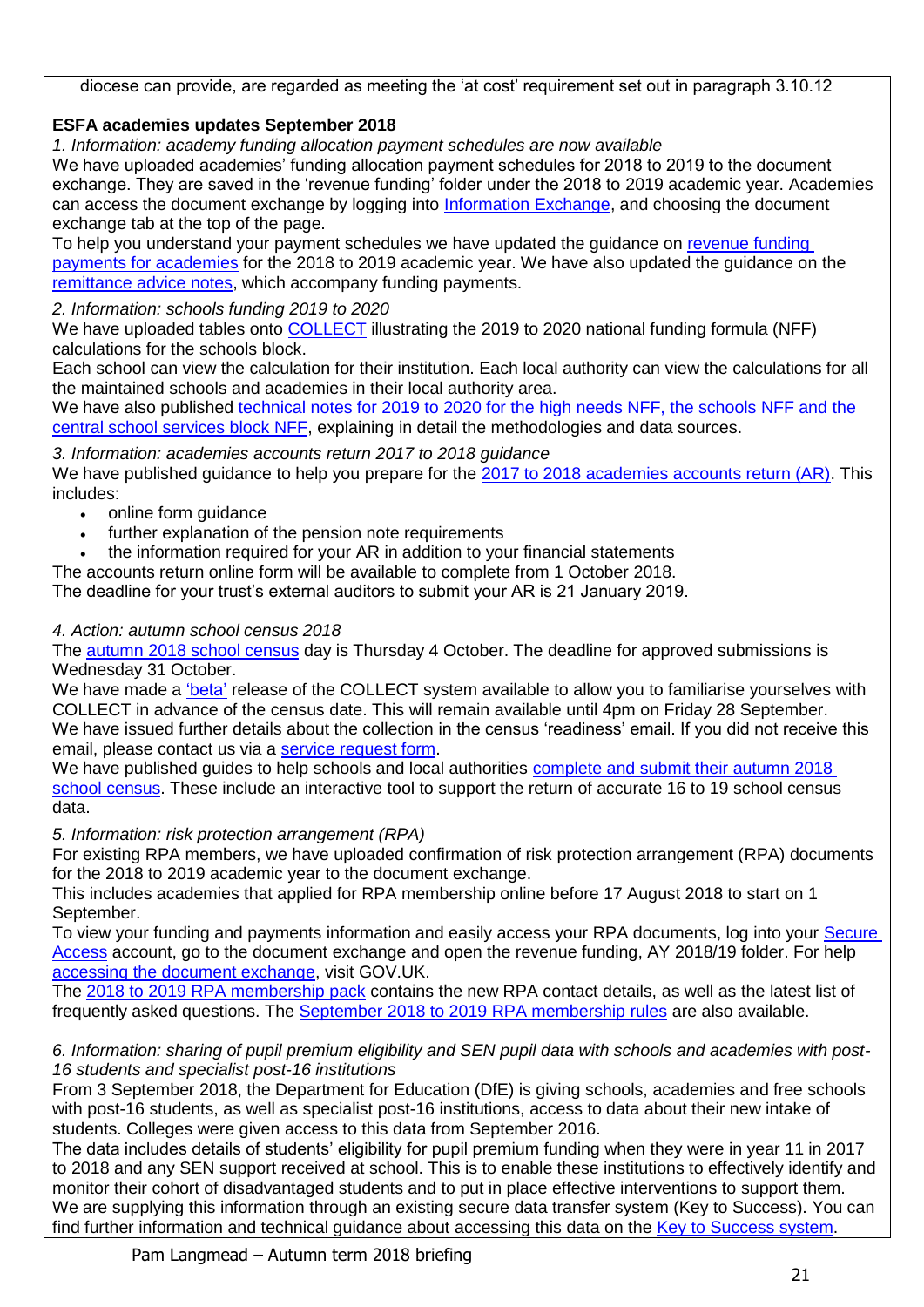*7. Action: motor insurance for academy schools survey*

The Department for Education (DfE), in collaboration with a commercial motor vehicle insurance broker, is looking to develop an insurance solution for schools.

[https://www.gov.uk/government/publications/esfa-update-5-september-2018/esfa-update-academies-5](https://www.gov.uk/government/publications/esfa-update-5-september-2018/esfa-update-academies-5-september-2018) [september-2018](https://www.gov.uk/government/publications/esfa-update-5-september-2018/esfa-update-academies-5-september-2018)

#### **Relevant Documents and Guidance**

- Academies Financial Handbook 2018
- ESFA<https://www.gov.uk/government/organisations/education-and-skills-funding-agency>
- MAT2MAT Headteachers and CEOs can access these resources at *<https://www.hivelearning.com/mat2mat/> The passkey is M@T2M&T2017*
- Academies compliance documents <https://www.gov.uk/government/collections/academies-funding-payments-and-compliance>

- Download the Academies Financial Handbook 2018
- Submit your annual return by 19 January 2019
- Check ESFA information and bulletins and action as needed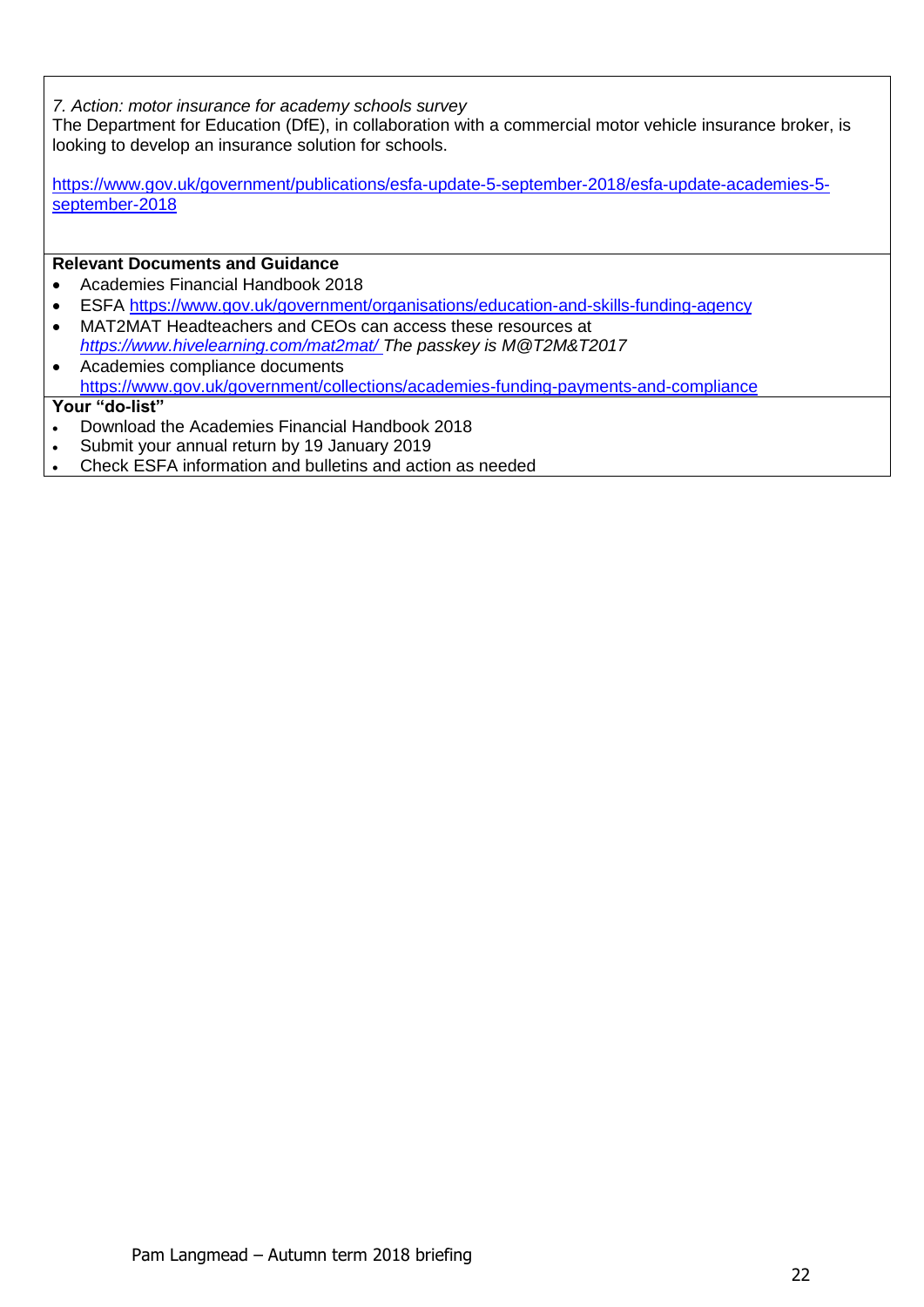# **The Governing Body**

#### **Key information**

## **Understanding your data - A guide for school governors and academy trustees ESFA June 2018**

- This information is for:
- □ Academy Trustees
- □ Maintained school governors
- □ Executive leaders
- □ Local Authorities
- □ Local Governing Boards and Clerks

It is the board's responsibility to guide, support and challenge the leadership/executive team to ensure the school or academy trust is:

- $\Box$  setting the right strategic direction
- $\exists$  improving outcomes for the communities it serves
- $\exists$  discharging its duties responsibly
- I taking proper account of effective use of the tax payer's money
- $\exists$  ensuring probity

Governors and trustees should already be challenging and evaluating what your data is telling them for your school or academy trust. By having regular sight of key data, this will enable governors to establish the 'root causes' behind problems and drivers behind success. To facilitate further improvement in your school or academy trust's performance, ESFA has developed a set of key themes (annex A) to use as an evidence base in order to discuss the school or academy trust performance with the board.

The key themes bring together a broader range of information to help guide discussions and provide a basis for challenge to ensure value for money is achieved, whilst, focusing on educational outcomes. They should be used in conjunction with each other, and in the context of your organisation and its wider operational strategy.

It is important the data obtained is the most recent available.

#### **Autumn term governing body business**

Governing bodies should review and adopt the following governance documents/undertake the following tasks annually– usually in the autumn term

- Governor code of conduct
- Data consent form
- Standing orders for the governing body
- Delegation/decision planner
- Personal and pecuniary interests (business interests)
- Terms of reference for all committees (standing and statutory)
- Governors' handbook and/or induction pack (if used)
- Election of Chair and Vice-Chair of Governors (depending on the length of term of office determined by the Board)

#### **Clerking Agency news**

Iwona Bainbridge, who has headed up the clerking agency for some years, is leaving ECC for pastures new.

#### **Relevant Documents and Guidance**

- Understanding your data A guide for school governors and academy trustees ESFA June 2018
- "Get information about schools"<https://www.get-information-schools.service.gov.uk/>
- National Governors Association<http://www.nga.org.uk/Home.aspx> https://www.eescpdportal.org/essex-gov/cpd/content\_detail.asp?contentid=676

- Share the ESFA data guide with governors/trustees
- Ensure that the annual governance tasks are on the agenda in the autumn term
- Access the new information system for schools –and check and update yours if necessary.
- Encourage your governors and clerk to attend training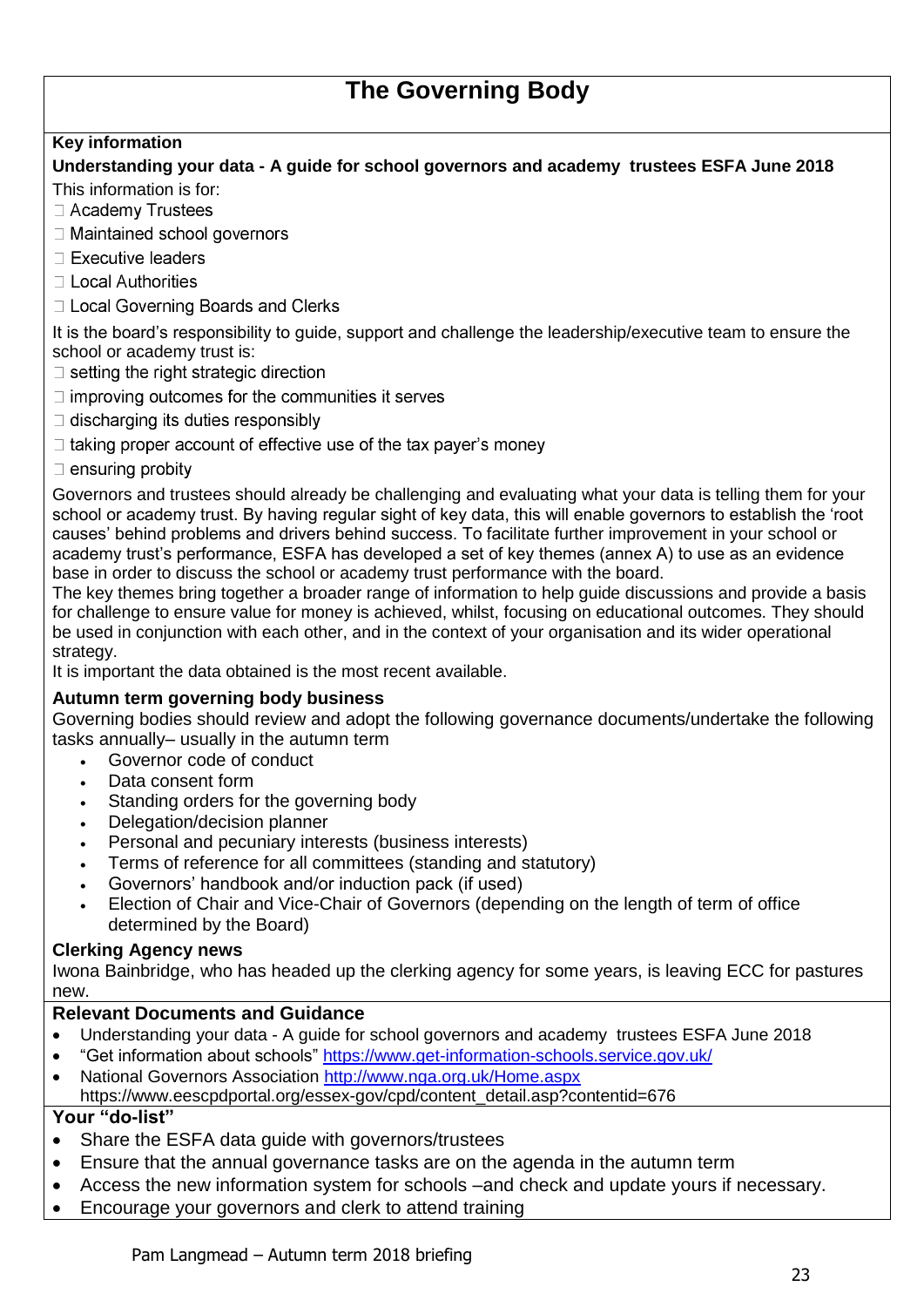# **The Local Authority**

### **Key information**

#### **Education Team structure**

The team structure is almost finalised. Posts are as follows:

Executive Director for Children, Families and Education – Helen Lincoln Director, Education – Clare Kershaw

### **Quadrant Teams**

\* Acting up or Interim

### **South**

Assistant Director – Lisa Fergus 07557 167962 Head of Education and Early Years – Maz Norman\* SEND Quadrant Manager – Kerry Howard

#### **Mid**

Assistant Director – Elizabeth Cornish 07500 990353 Head of Education and Early Years – Alison Fiala 07768 537487 SEND Quadrant Manager – Tony Sale

#### **West**

Assistant Director – Nicola Woolf 07872 869522 Head of Education and Early Years – Jacky Castle\* SEND Quadrant Manager – Chris O'Nions

#### **North East**

Assistant Director – Philippa Holliday Head of Education and Early Years – Lyn Wright 07747638848 SEND Quadrant Manager – Ros Somerville

#### **Specialist Education Services**

Head of Specialist Education Services – Michael O'Brien Virtual School Head – Natalie Stephenson Education Access Manager – Julie Keating 07894 964805 Schools Safeguarding Manager – Jo Barclay SENDIASS Manager – Clare Woodcock Youth Services Manager – Tracey Spear

#### **Strategy, Planning and Performance**

Head of Strategy, Planning and Performance – Anita Kemp Workforce Development and Performance – Heather Faulkner Systems and Intelligence Manager – Emma Toublic Early Years Sufficiency and Sustainability – Carolyn Terry School Readiness Manager – Liz Norton

### **SEND Strategy and Innovation**

Head of SEND Strategy– Ralph Holloway SEND Operations Leader – Helen Wall SEND Tribunal Team Manager – Kate Harvey SEND Development Leader – Kate Martin / Candice Thompson\* SEND School Effectiveness Leader – Ruth Sturdy

School Meals Service Adviser – Geraldine Smith \* Essex Dance Theatre Manager – Debbie Holme Music Service Lead Officer – Charly Richardson Employment and Licencing – vacant School Crossing Patrol Manager - vacant

### **Education Access Arrangements**

During the summer the Alternative Education Commissioning Service, the CME/EHE responsibilities from MECES and the Complementary Education Team from the Youth Service joined forces following a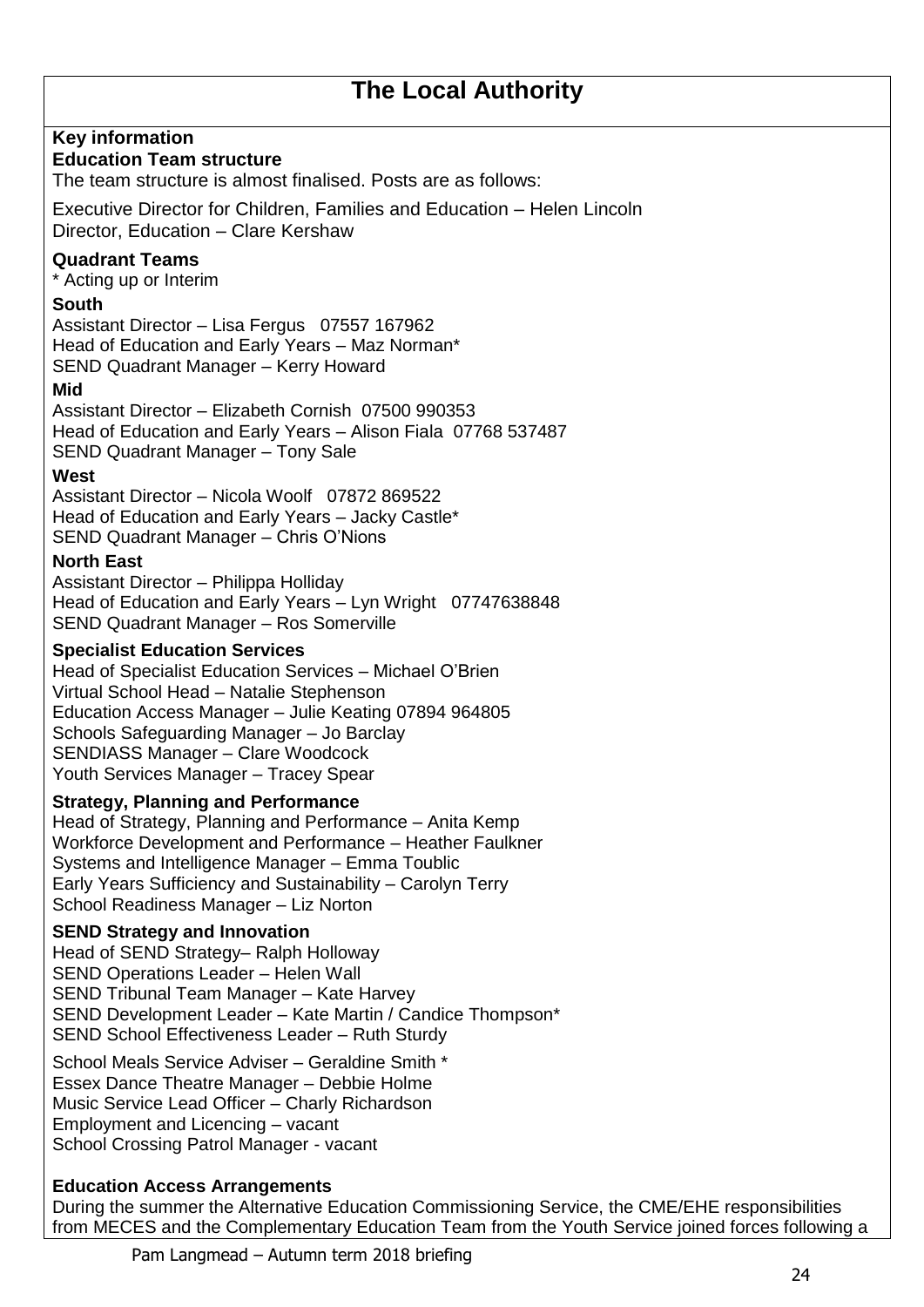consultation process that took place during the spring term and are now part of one team, known as the Education Access Team. The team officially went "live" on the 1st August.

Please use the following email addresses if you need to make contact with the team:

- To discuss a pupil who has been excluded or is at risk of exclusion [exclusions@essex.gov.uk](mailto:exclusions@essex.gov.uk)
- To discuss a pupil unable to attend school because of medical issues [medical@essex.gov.uk](mailto:medical@essex.gov.uk)
- To discuss a pupil placed on a reduced timetable [provision@essex.gov.uk](mailto:provision@essex.gov.uk)
- To discuss a pupil that has gone missing  $-$  childrenmissingeducation @essex.gov.uk

### **Essex headline provisional data**

The headline provisional data for 2018 is:

Early Years – Good Level of Development 74%

- Key Stage 2 –At least Expected Standard in Reading, Writing and Maths 65%
- EXEX Stage  $4 -$  Pass 9-4 65% and 9-5 42% in English and Maths
- EXEX Key stage  $5 -$  Entries with A\*-C Passes  $-77\%$
- Ofsted Primary \* Schools judged Good or Outstanding 89% compared to 87% nationally
- Ofsted Primary\* Pupils attending a school judged good or outstanding 91% compared to 88% nationally
- Ofsted Secondary\* Schools judged Good or Outstanding 86% compared to 75% nationally
- Ofsted Secondary\* Pupils attending a school judged good or outstanding 91% compared to 81% nationally
- Ofsted All\* Schools judged Good or Outstanding 89% compared to 86% nationally
- Ofsted All\* Pupils attending a school judged good or outstanding 91% compared to 85% nationally

### **SEND Inclusion statement**

At the end of the summer term ECC launched the Essex Inclusion Statement that was produced by the Headteacher Roundtable and asked all schools and governing bodies to sign up to the statement. So far a number of schools have responded to this and I would urge you to make this a priority at your governing body meetings this term. The editorial can be found [here](http://links.govdelivery.com/track?type=click&enid=ZWFzPTEmbWFpbGluZ2lkPTIwMTgwOTA0Ljk0NDA5NTgxJm1lc3NhZ2VpZD1NREItUFJELUJVTC0yMDE4MDkwNC45NDQwOTU4MSZkYXRhYmFzZWlkPTEwMDEmc2VyaWFsPTE3MzcyODM4JmVtYWlsaWQ9cGFtQGxhbmdtZWFkLm1lLnVrJnVzZXJpZD1wYW1AbGFuZ21lYWQubWUudWsmZmw9JmV4dHJhPU11bHRpdmFyaWF0ZUlkPSYmJg==&&&100&&&https://schools.essex.gov.uk/info/education-essex/Documents/Issue%2037%20-%202%20July%202018.pdf) and the Inclusion Statement and sign up form on Infolink, under ['Summer 2018'.](http://links.govdelivery.com/track?type=click&enid=ZWFzPTEmbWFpbGluZ2lkPTIwMTgwOTA0Ljk0NDA5NTgxJm1lc3NhZ2VpZD1NREItUFJELUJVTC0yMDE4MDkwNC45NDQwOTU4MSZkYXRhYmFzZWlkPTEwMDEmc2VyaWFsPTE3MzcyODM4JmVtYWlsaWQ9cGFtQGxhbmdtZWFkLm1lLnVrJnVzZXJpZD1wYW1AbGFuZ21lYWQubWUudWsmZmw9JmV4dHJhPU11bHRpdmFyaWF0ZUlkPSYmJg==&&&101&&&https://schools.essex.gov.uk/info/director/Pages/default.aspx)

### **Health and Safety Revised Policies**

H&S Inspection Policy & Guidance – new policy (HSP 11.35) and guidance (HSG024) in relation to school inspections have been issued and existing forms and other guidance revised. The forms and guidance include a range of checklists which can be used when carrying out inspections. As part of this, a checklist for Managing Health & Safety in schools has been revised which can be used to identify the minimum systems which should be in place

H&S Driving Policies – both the Driving for Work Policy (HSP 9.23) and Mobile Phones and Driving Policy (HSP 9.42) have been revised and are available on the 'Driving' H&S pages of Infolink, under Staff Related Issues. Both revised policies include a section at the start summarising the main changes. For further information, please contact the Corporate Health and Safety Service on [HS@essex.gov.uk](mailto:HS@essex.gov.uk) or 0333 013 9818.

(Only for Community and V/C Schools, or other schools which buy into the H&S Service)

### **School Meals Service**

The advisory team are continuing to work on a traded offer for the school meals service, which schools will be able to buy into from April 2019. Schools will be consulted on the proposed model(s) early in autumn term.

### **Sale of EES**

Essex County Council (ECC) is working on the proposed sale of EES for Schools (EES) and has appointed PwC as external advisors to identify preferred bidders. They are currently in the early stages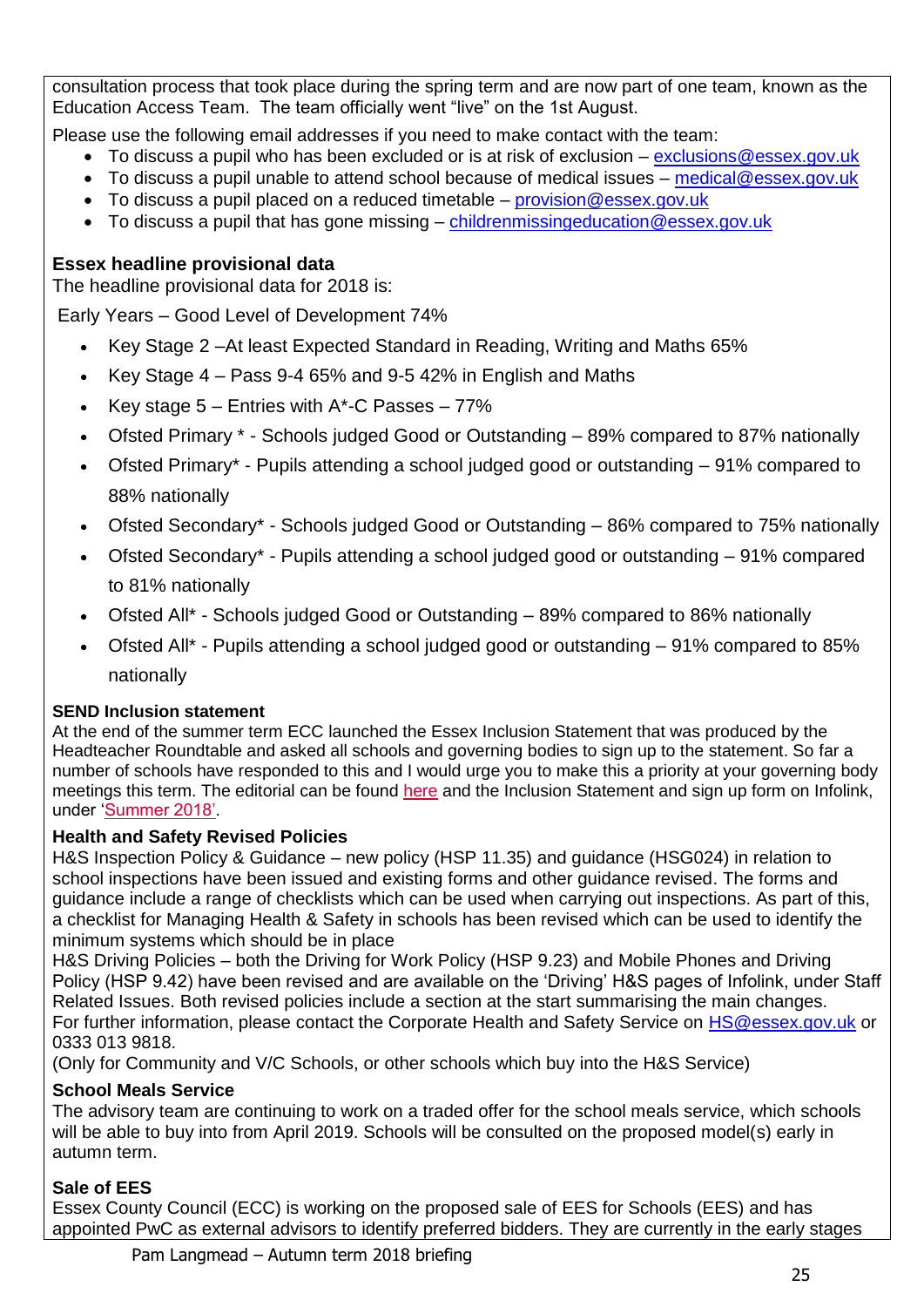of the proposed sale and over the coming months, led by PwC, ECC will work through various stages of inviting the market and potential investors to express interest in the business and bid. The original aim was that a decision would be made by the beginning of September, but no announcement has yet been made. For the time being, it continues to be "business as usual" and schools should not be concerned about the continuation of the traded services. EPHA will let schools know of any changes as they happen.

If you have any questions about the above, please speak to EES for Schools or email [enquiries@EESforschools.org](mailto:enquiries@EESforschools.org)

### **Relevant Documents and Guidance**

- Education Essex weekly newsletter
- Information about the new School Effectiveness Team structure <http://schools.essex.gov.uk/info/director/Pages/default.aspx>

- Make a note of the new Education Team members in your quadrant and contact them if you need support, advice or guidance.
- Attend the termly headteachers' meetings to be kept up to date on LA plans, strategy and information
- Make sure you read/see Education Essex each week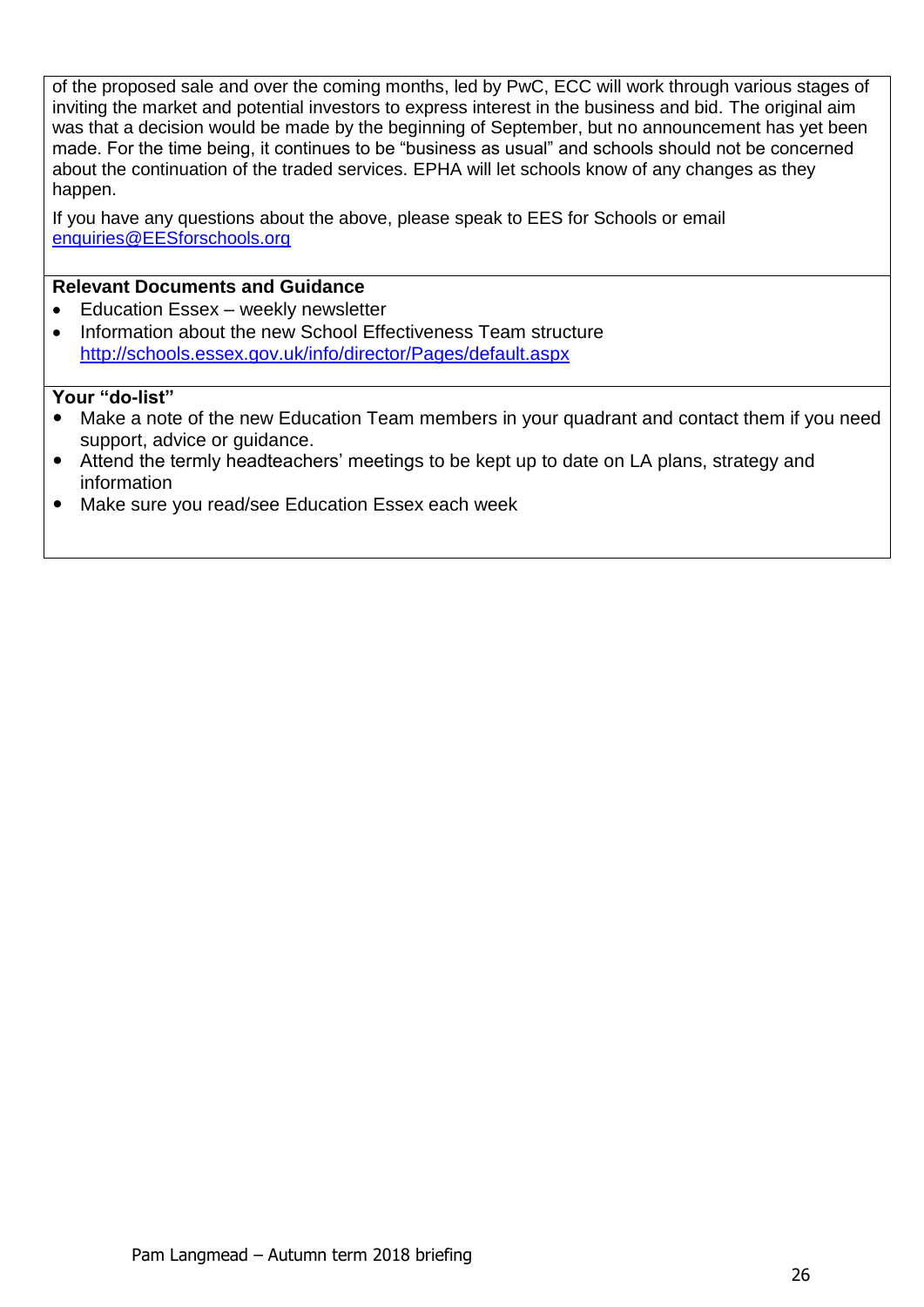# **EPHA events and dates**

### **Key information**

#### **This term 39 primary schools in Essex have new headteachers** – **5 of them in South**

Julie Braithwaite Lincewood Primary (Acting) Richard Green/Gary Soars William Read Primary (Acting) Terry Flitman Wickford Primary (Newly amalgamated) Veronica Wallace Kingswood Primary

### **9 of them in North East**

Andy Bear **Ravens Academy**<br>Abbie Fairbairn **Rawford Primary** Chris Joy Hamford Primary David Larner Dedham Primary

#### **13 of them in Mid**

Nick Taylor **Highwood Primary (Executive Head)** 

#### **12 of them in West**

Rebecca Pine Newport Primary

**Lawford Primary** Diane Fawcett St Andrew's Weeley (Head of School) Donna Gaffney Layer-de-la-Haye Primary Sarah Stevenson Langenhoe Primary Michelle Wright Montgomery Juniors Tania Wright Mersea Island School (Acting) Jayne Adams Rettendon Primary (Acting) Nikki Batt **Howbridge Juniors (Acting)** Andy Cumpstey St Michael's CE Primary, Braintree (Acting) Terri Fitter Southminster Primary (head of school) Emma Flin St Andrew's Great Yeldham Jacqui Gosnold Woodville Primary Emma Johnstone Templars Academy (Head of School) Kelly Koller The Beaulieu Park School Aedin Lipski Highwood Primary (Head of School) Charlotte Newley Templars Academy (Head of School) Matt Poyton Lawford Mead Primary (Head of School) Karen Riches Kings Road Primary (Head of School)

Jeanette Allen The Downs Primary & Nursery Kirstie Clark Little Parndon Primary (Head of School) Amy Dias Freshwaters Primary Academy (Head of School) Jackie Diggle Little Parndon Primary (Head of School) Elizabeth Gelston Hatfield Heath Primary Jane Harvey Staples Road Primary Kirsty Johnson The Alderton Junior School Fiona Reid St Mary's Saffron Walden (Interim Head) Marios Solominides Magna Carta Primary Academy Sue Spearman Fawbert and Barnard UNDL Primary Hannah Wheatcroft Farnham and Rickling Federated Primaries

### **County EPHA Annual General Meeting**

Thursday 11 October 2018 Chelmsford City Football Club (9.00 am start)

**EPHA termly headteacher meetings 2018-19 South EPHA – Holiday Inn, Basildon**  Thursday 8 November 2018

Pam Langmead – Autumn term 2018 briefing